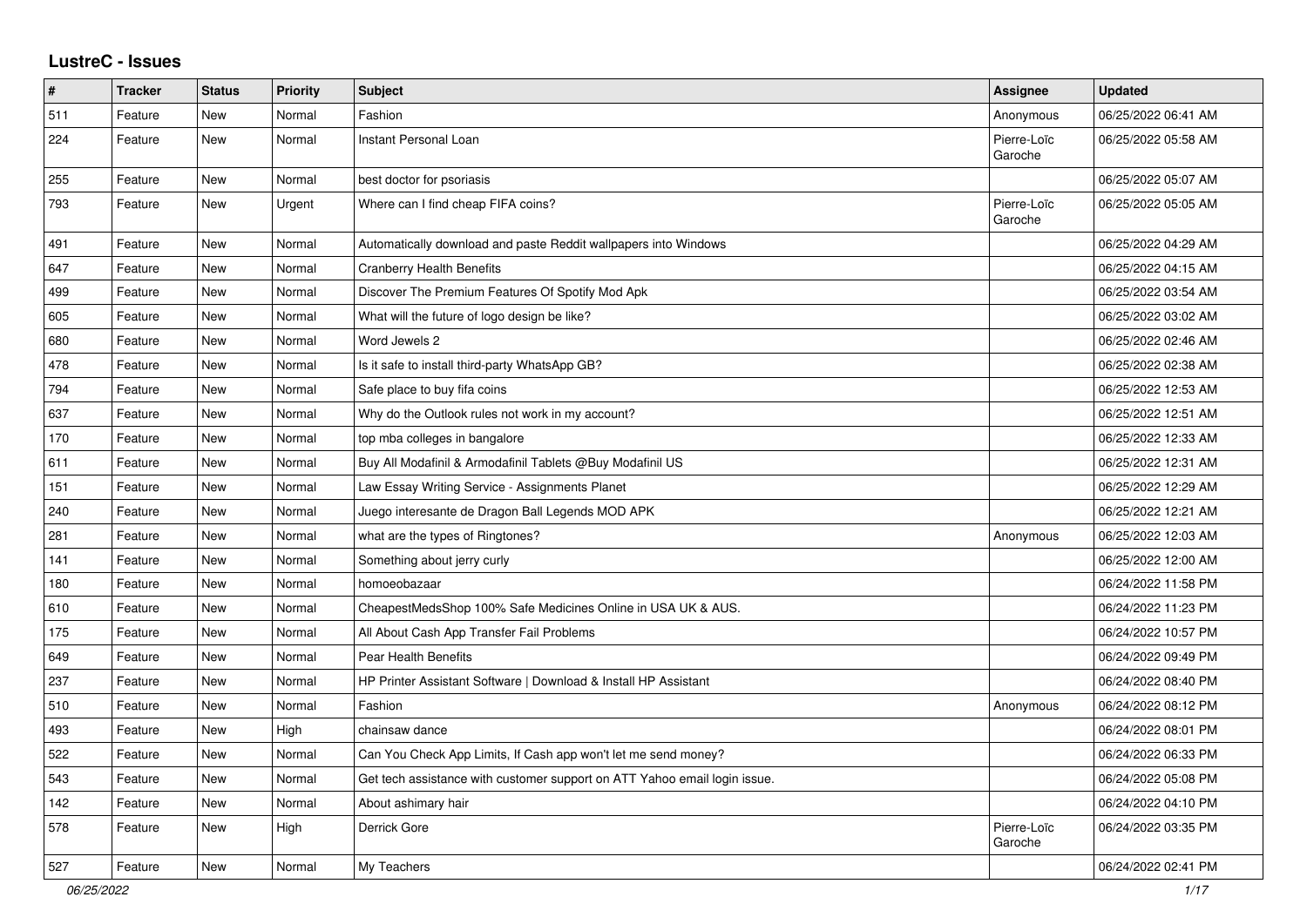| $\pmb{\sharp}$ | <b>Tracker</b> | <b>Status</b> | <b>Priority</b> | <b>Subject</b>                                                | <b>Assignee</b>        | <b>Updated</b>      |
|----------------|----------------|---------------|-----------------|---------------------------------------------------------------|------------------------|---------------------|
| 803            | Feature        | New           | High            | Ketamine Online Store                                         | Pierre-Loïc<br>Garoche | 06/24/2022 01:24 PM |
| 572            | Feature        | New           | Normal          | New features of WhatsApp Plus on Android phones               | Pierre-Loïc<br>Garoche | 06/24/2022 12:59 PM |
| 665            | Feature        | New           | Normal          | Look for a dedicated help with finance assignment             |                        | 06/24/2022 12:47 PM |
| 126            | Feature        | New           | Normal          | Stussy Air Force 1 replica                                    |                        | 06/24/2022 11:53 AM |
| 521            | Feature        | New           | Normal          | Check out the Cash app Card balance for an overdraft.         | Pierre-Loïc<br>Garoche | 06/24/2022 11:26 AM |
| 557            | Feature        | New           | Normal          | <b>Business Law Assignment Help</b>                           |                        | 06/24/2022 10:05 AM |
| 575            | Feature        | New           | Low             | cheap jordan replicas for sale                                | Pierre-Loïc<br>Garoche | 06/24/2022 07:28 AM |
| 1100           | Feature        | New           | Low             | <b>Food Products</b>                                          | Pierre-Loïc<br>Garoche | 06/24/2022 07:28 AM |
| 558            | Feature        | New           | Normal          | <b>Stunning Classic Sofas</b>                                 |                        | 06/24/2022 07:01 AM |
| 725            | Feature        | New           | Normal          | What are memo writing services design                         |                        | 06/24/2022 06:24 AM |
| 63             | Feature        | New           | Normal          | Skip normalization step in mutation generation if it possible | Pierre-Loïc<br>Garoche | 06/24/2022 05:53 AM |
| 546            | Feature        | New           | Normal          | Quickbooks Error                                              |                        | 06/24/2022 05:21 AM |
| 216            | Feature        | New           | High            | Barry Keoghan                                                 | Pierre-Loïc<br>Garoche | 06/24/2022 05:04 AM |
| 806            | Feature        | New           | Normal          | Go everywhere thanks to mapquest driving directions           |                        | 06/24/2022 04:36 AM |
| 552            | Feature        | New           | Normal          | Radio rfm and the benefits of radio rfm                       |                        | 06/24/2022 03:23 AM |
| 812            | Feature        | New           | Normal          | canon.com/ijsetup                                             |                        | 06/24/2022 02:59 AM |
| 214            | Feature        | New           | Normal          | Five Christmas Apps For Apple Users                           |                        | 06/24/2022 02:43 AM |
| 263            | Feature        | New           | Normal          | Wrecked Car Is Nothing But A Worthless                        | Pierre-Loïc<br>Garoche | 06/24/2022 02:16 AM |
| 242            | Feature        | New           | Normal          | Descripción de Torque Pro MOD APK para Android                |                        | 06/23/2022 11:55 PM |
| 172            | Feature        | New           | Normal          | pgdm colleges in bangalore                                    |                        | 06/23/2022 10:47 PM |
| 173            | Feature        | New           | Normal          | private limited company registration                          |                        | 06/23/2022 06:29 PM |
| 171            | Feature        | New           | Normal          | loan management system                                        |                        | 06/23/2022 04:41 PM |
| 594            | Feature        | New           | Normal          | How does research proposal help online make it easy for me?   |                        | 06/23/2022 04:40 PM |
| 271            | Feature        | New           | Normal          | Fashion                                                       |                        | 06/23/2022 02:36 PM |
| 693            | Feature        | New           | Normal          | How To Get My Money Back From The Cash App To Your Wallet?    |                        | 06/23/2022 02:32 PM |
| 648            | Feature        | New           | Normal          | Plum Health Benefits                                          |                        | 06/23/2022 01:47 PM |
| 476            | Feature        | New           | High            | American Airlines Reservations                                |                        | 06/23/2022 01:28 PM |
| 174            | Feature        | New           | Normal          | Digital Marketing Philadelphia                                |                        | 06/23/2022 07:06 AM |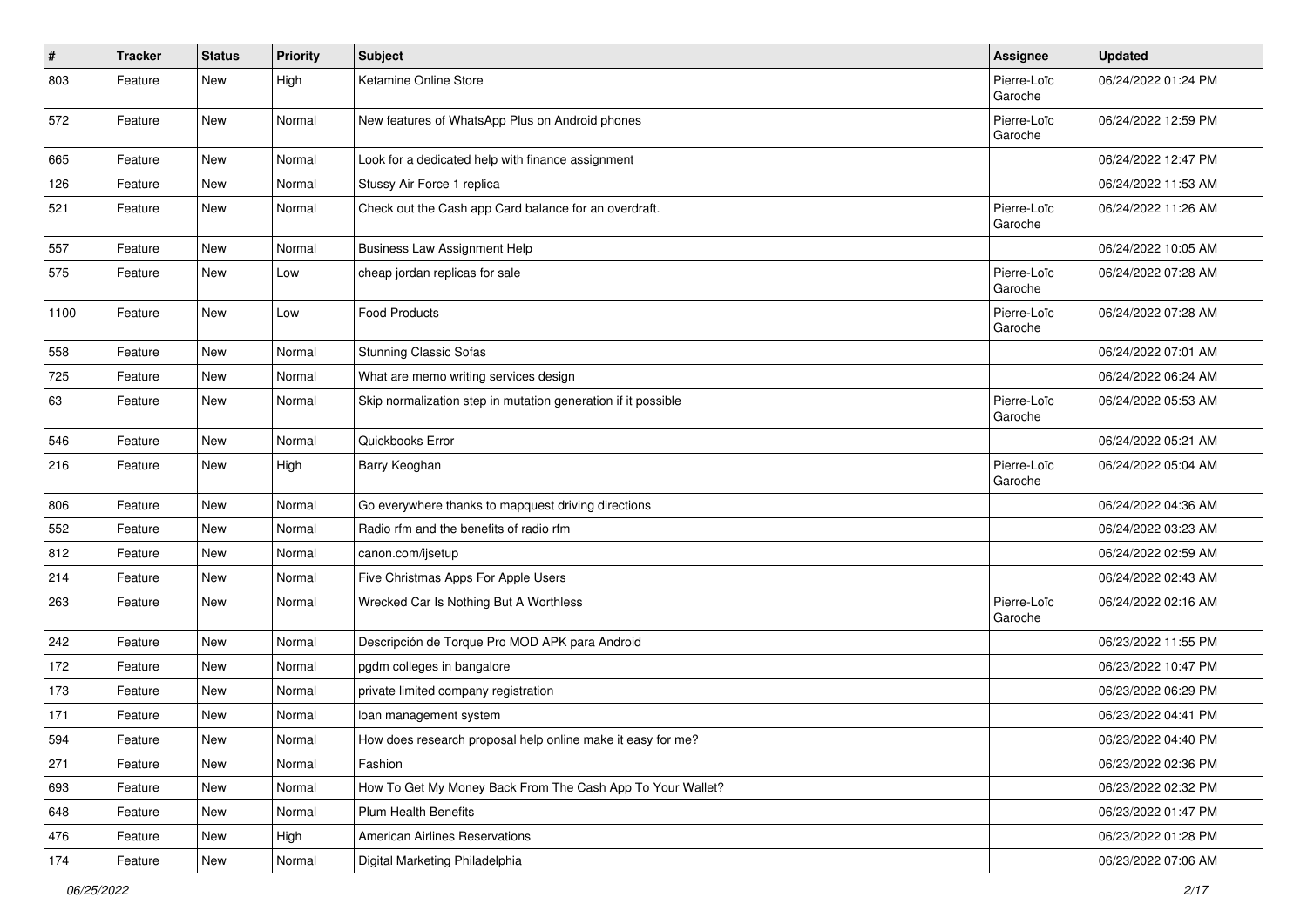| $\vert$ # | <b>Tracker</b> | <b>Status</b> | Priority | <b>Subject</b>                                                            | Assignee               | <b>Updated</b>      |
|-----------|----------------|---------------|----------|---------------------------------------------------------------------------|------------------------|---------------------|
| 654       | Feature        | New           | Normal   | <b>Peach Health Benefits</b>                                              |                        | 06/23/2022 05:34 AM |
| 681       | Feature        | New           | High     | Online Class                                                              |                        | 06/22/2022 01:12 PM |
| 243       | Feature        | New           | Normal   | Reconstruir la pandilla de la mafia en Gangstar Vegas MOD APK             |                        | 06/22/2022 01:10 PM |
| 606       | Feature        | New           | Normal   | Play unblocked cookie crush 3                                             | Pierre-Loïc<br>Garoche | 06/22/2022 04:12 AM |
| 683       | Feature        | New           | Normal   | Game creation                                                             |                        | 06/22/2022 12:51 AM |
| 740       | Feature        | New           | Normal   | Online Thesis Help USA                                                    |                        | 06/21/2022 11:34 PM |
| 810       | Feature        | New           | Normal   | how to remove viruses from a phone                                        |                        | 06/21/2022 03:40 PM |
| 779       | Feature        | New           | Normal   | Latest Whatsapp groups for Teens                                          | Pierre-Loïc<br>Garoche | 06/21/2022 01:33 AM |
| 1095      | Feature        | New           | High     | Want to Know the Best CV Makers in Dubai?                                 |                        | 06/20/2022 06:29 AM |
| 1109      | Feature        | New           | Normal   | Six Guns Mod Apk Answers Your Questions                                   | Christophe<br>Garion   | 06/20/2022 04:39 AM |
| 272       | Feature        | New           | Normal   | Fashion                                                                   |                        | 06/19/2022 08:01 AM |
| 1107      | Feature        | New           | High     | Where do you have to find an application to watch news and sports videos? | Christophe<br>Garion   | 06/18/2022 10:36 AM |
| 669       | Feature        | New           | Normal   | Nursing Assignment Help                                                   |                        | 06/18/2022 02:12 AM |
| 207       | Feature        | New           | Low      | real estate lead conversion                                               |                        | 06/17/2022 11:15 PM |
| 545       | Feature        | New           | Normal   | Best Canvas Print Company                                                 |                        | 06/17/2022 08:25 PM |
| 1099      | Feature        | New           | Normal   | Whatsapp Plus - A New Way Of Communicating                                |                        | 06/15/2022 10:48 AM |
| 1081      | Feature        | New           | Normal   | drift boss- the best driftitng game                                       |                        | 06/15/2022 05:56 AM |
| 963       | Feature        | New           | Normal   | Why I am not getting cool cash app card designs- call experts             |                        | 06/15/2022 05:21 AM |
| 995       | Feature        | New           | Normal   | "ij.start canon                                                           |                        | 06/14/2022 03:27 PM |
| 509       | Feature        | New           | Normal   | Fashion                                                                   | Anonymous              | 06/13/2022 03:39 AM |
| 1085      | Feature        | New           | Normal   | dcvghdcc asgdvgd dveduqwv ajdhvwd                                         |                        | 06/09/2022 03:46 PM |
| 1070      | Feature        | New           | Normal   | <b>Tableau Consulting Expertise</b>                                       |                        | 06/09/2022 11:50 AM |
| 1075      | Feature        | New           | Low      | Enjoy Free Services Of Toomics Mod APK For Android                        |                        | 06/03/2022 10:00 AM |
| 1066      | Feature        | New           | High     | Using the default Routerlogin.net web address for setup                   |                        | 05/31/2022 12:16 PM |
| 894       | Feature        | New           | Normal   | Need phd dissertation help in UK                                          |                        | 05/30/2022 12:29 PM |
| 1056      | Feature        | New           | Normal   | Online Class Issues                                                       |                        | 05/28/2022 12:44 AM |
| 1049      | Feature        | New           | Normal   | IT Software Company In Delhi                                              |                        | 05/27/2022 05:24 AM |
| 1050      | Feature        | New           | Normal   | Best Smart Phone Repair in Delhi                                          |                        | 05/25/2022 10:33 AM |
| 813       | Feature        | New           | Normal   | Canon.com/ijsetup                                                         |                        | 05/25/2022 08:27 AM |
| 1037      | Feature        | New           | Normal   | 1p lsd                                                                    | Christophe<br>Garion   | 05/19/2022 05:25 AM |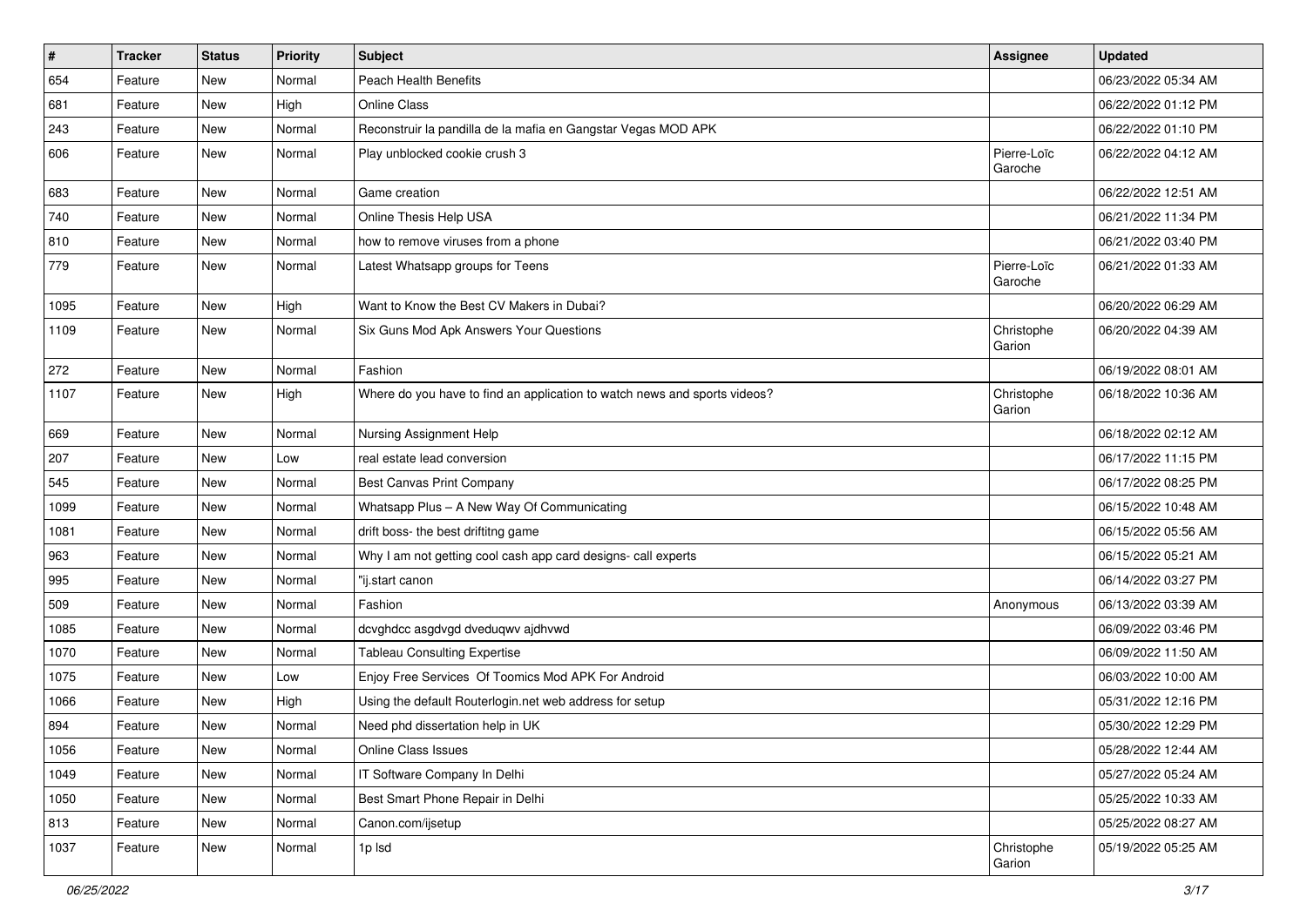| $\vert$ # | <b>Tracker</b> | <b>Status</b> | <b>Priority</b> | <b>Subject</b>                                                           | Assignee               | <b>Updated</b>      |
|-----------|----------------|---------------|-----------------|--------------------------------------------------------------------------|------------------------|---------------------|
| 902       | Feature        | <b>New</b>    | Normal          | salo717                                                                  |                        | 05/18/2022 10:35 AM |
| 212       | Feature        | <b>New</b>    | Normal          | How good is the market for gaming mobile apps at the moment?             |                        | 05/17/2022 11:09 AM |
| 1017      | Feature        | New           | Normal          | fleeing the complex                                                      | Hamza<br>Bourbouh      | 05/13/2022 06:33 AM |
| 973       | Feature        | New           | Normal          | Free NFL Streaming Sites                                                 |                        | 05/10/2022 10:56 AM |
| 931       | Feature        | New           | High            | Situs Judi Slot Online apel888                                           | Pierre-Loïc<br>Garoche | 05/06/2022 04:56 PM |
| 994       | Feature        | New           | Normal          | Cricut.com/setup                                                         |                        | 05/05/2022 06:02 AM |
| 220       | Feature        | New           | Normal          | essay writing services                                                   |                        | 05/02/2022 06:53 AM |
| 229       | Feature        | New           | Normal          | How To Delete Cash App Account? - Check Out the Steps In Detail          |                        | 05/01/2022 09:06 PM |
| 967       | Feature        | New           | Normal          | stream live nfl games free online                                        |                        | 04/28/2022 03:13 AM |
| 968       | Feature        | <b>New</b>    | Normal          | watch nfl online free live streaming                                     |                        | 04/23/2022 07:28 AM |
| 901       | Feature        | <b>New</b>    | Normal          | good game ever                                                           |                        | 04/22/2022 04:17 AM |
| 904       | Feature        | <b>New</b>    | Normal          | Laora seeck                                                              |                        | 04/20/2022 11:54 AM |
| 960       | Feature        | New           | Normal          | Zooming Instagram Picture In Full HD                                     | Pierre-Loïc<br>Garoche | 04/20/2022 10:36 AM |
| 944       | Feature        | New           | Normal          | Canon.com/ijsetup                                                        |                        | 04/16/2022 01:25 PM |
| 927       | Feature        | New           | Normal          | What Is The Right Way To Troubleshoot Cash App Transfer Failed Problems? |                        | 04/12/2022 05:54 AM |
| 903       | Feature        | New           | Normal          | Good game                                                                |                        | 04/11/2022 08:39 AM |
| 919       | Feature        | New           | Normal          | How can I check my Cash App card balance by dialing a number?            |                        | 04/10/2022 09:07 AM |
| 698       | Feature        | New           | Normal          | Connect with cash app representative to ask about cash app flip scam     |                        | 04/04/2022 08:07 PM |
| 900       | Feature        | New           | Normal          | good game ever                                                           |                        | 04/02/2022 11:59 AM |
| 899       | Feature        | New           | Normal          | Application of Optical Fiber Gyroscope                                   | Christophe<br>Garion   | 04/02/2022 11:23 AM |
| 896       | Feature        | New           | Normal          | Application of North Finder in Mining Industry                           | <b>Xavier Thirioux</b> | 04/01/2022 09:49 AM |
| 646       | Feature        | <b>New</b>    | Normal          | Collaborative Research Group                                             |                        | 04/01/2022 09:36 AM |
| 608       | Feature        | <b>New</b>    | Normal          | How To Do Hotmail Password Reset Without Phone Number?                   |                        | 04/01/2022 09:22 AM |
| 879       | Feature        | <b>New</b>    | Normal          | Best Garage Door Repair in Massachusetts                                 |                        | 04/01/2022 09:16 AM |
| 861       | Feature        | <b>New</b>    | Low             | <b>Understanding Situational Depression</b>                              | Pierre-Loïc<br>Garoche | 04/01/2022 09:12 AM |
| 877       | Feature        | New           | Normal          | <b>Exness Broker Review</b>                                              |                        | 04/01/2022 09:12 AM |
| 866       | Feature        | New           | Normal          | Northern Ireland Dissertation Writing Service                            | Pierre-Loïc<br>Garoche | 04/01/2022 09:12 AM |
| 868       | Feature        | New           | Normal          | What Is the Role of a Graphic Designer?                                  | Pierre-Loïc<br>Garoche | 04/01/2022 09:12 AM |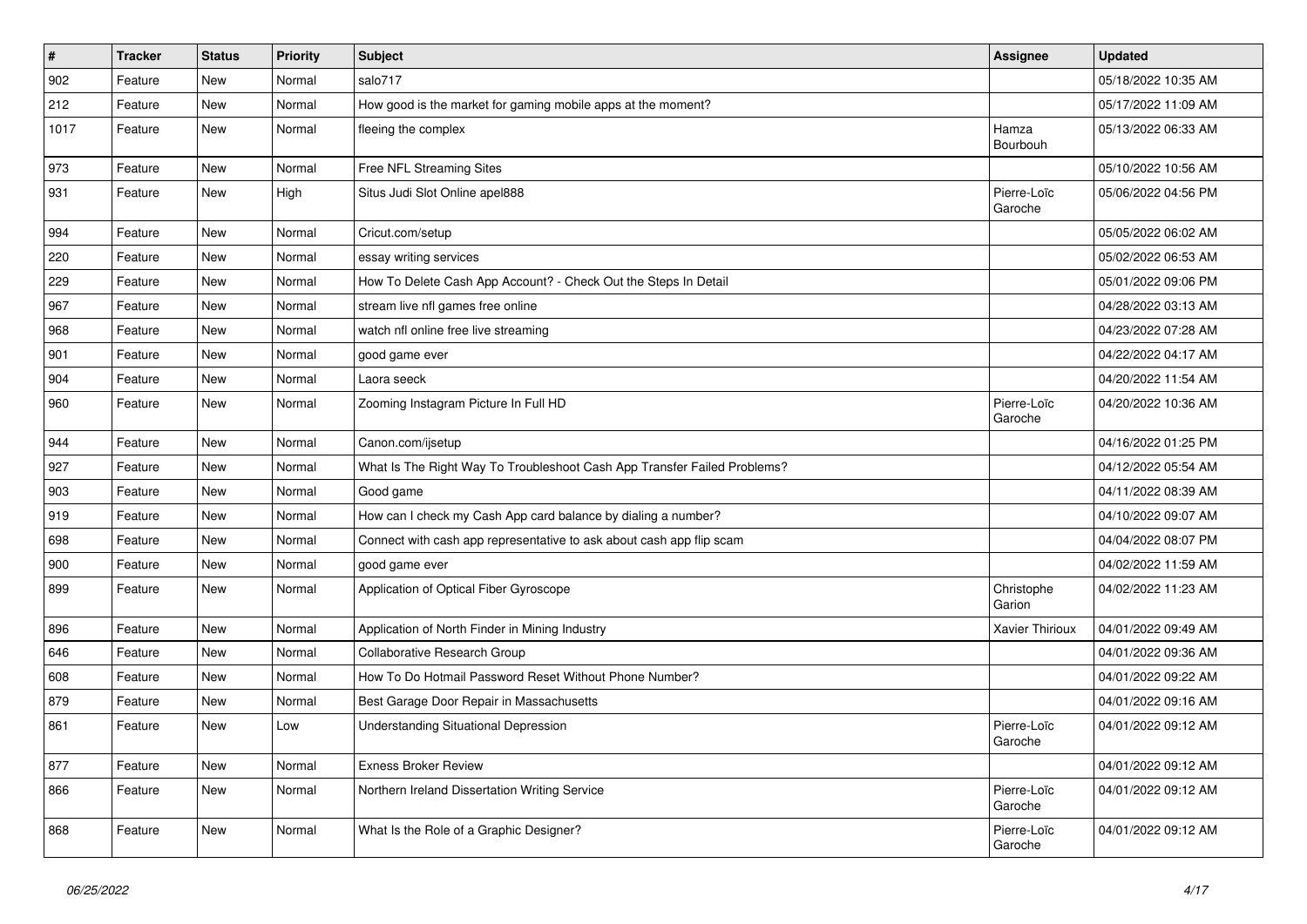| $\vert$ # | <b>Tracker</b> | <b>Status</b> | <b>Priority</b> | <b>Subject</b>                                                      | Assignee               | <b>Updated</b>      |
|-----------|----------------|---------------|-----------------|---------------------------------------------------------------------|------------------------|---------------------|
| 847       | Feature        | New           | Normal          | Canon.com/ijsetup                                                   |                        | 04/01/2022 09:08 AM |
| 756       | Feature        | New           | Normal          | Your one-stop destination for the thesis writing service            |                        | 04/01/2022 09:01 AM |
| 823       | Feature        | New           | Normal          | How much does Disney Plus cost?                                     | Pierre-Loïc<br>Garoche | 04/01/2022 09:00 AM |
| 824       | Feature        | New           | Normal          | How to watch Fox News on my Smart TV or similar devices?            | Pierre-Loïc<br>Garoche | 04/01/2022 09:00 AM |
| 845       | Feature        | <b>New</b>    | Normal          | canon.com/ijsetup                                                   |                        | 04/01/2022 08:58 AM |
| 846       | Feature        | New           | Normal          | ij.start canon                                                      |                        | 04/01/2022 08:58 AM |
| 848       | Feature        | New           | Normal          | <b>Online Classes Assistance</b>                                    |                        | 04/01/2022 08:57 AM |
| 177       | Feature        | New           | Normal          | HD lace silky straight human hair wig                               |                        | 04/01/2022 08:41 AM |
| 186       | Feature        | New           | Normal          | homoeobazaar                                                        |                        | 04/01/2022 08:40 AM |
| 204       | Feature        | New           | Normal          | New Car Tyres                                                       |                        | 04/01/2022 08:40 AM |
| 276       | Feature        | New           | Normal          | Nike Dunks Replica                                                  |                        | 04/01/2022 08:19 AM |
| 277       | Feature        | New           | Normal          | Nike Dunks Replica                                                  |                        | 04/01/2022 08:19 AM |
| 241       | Feature        | New           | Normal          | How to get a complete solution of Big Ideas Math Answers?           |                        | 04/01/2022 08:15 AM |
| 254       | Feature        | New           | Normal          | best ayurvedic treatment for psoriasis                              |                        | 04/01/2022 08:13 AM |
| 127       | Feature        | New           | Normal          | replica af1                                                         |                        | 04/01/2022 07:55 AM |
| 158       | <b>Bug</b>     | New           | Normal          | dfghj zcvgh                                                         |                        | 06/25/2022 06:40 AM |
| 496       | <b>Bug</b>     | New           | Normal          | What is Live NetTV?                                                 |                        | 06/25/2022 06:36 AM |
| 190       | <b>Bug</b>     | New           | Normal          | All About Cash App Transfer Fail Problems                           |                        | 06/25/2022 06:35 AM |
| 595       | <b>Bug</b>     | New           | Normal          | RFM Online - une révolution dans la gestion de l'identité numérique |                        | 06/25/2022 06:29 AM |
| 480       | <b>Bug</b>     | New           | Normal          | Nur Online Shop                                                     |                        | 06/25/2022 06:23 AM |
| 567       | Bug            | New           | Normal          | Singapore assignment help                                           |                        | 06/25/2022 06:18 AM |
| 146       | <b>Bug</b>     | New           | Normal          | bayabais                                                            |                        | 06/25/2022 06:11 AM |
| 345       | Bug            | New           | Normal          | Stain Protection Services in Chesapeake VA                          |                        | 06/25/2022 06:03 AM |
| 726       | <b>Bug</b>     | New           | Normal          | Mobile Application Development Services                             |                        | 06/25/2022 06:02 AM |
| 697       | <b>Bug</b>     | New           | Normal          | How to Descargar Pura TV For Android                                |                        | 06/25/2022 06:01 AM |
| 120       | <b>Bug</b>     | New           | Normal          | ghfjtkx                                                             | Pierre-Loïc<br>Garoche | 06/25/2022 05:56 AM |
| 251       | Bug            | New           | Normal          | All About Cash App Transfer Fail Problems                           | Pierre-Loïc<br>Garoche | 06/25/2022 05:44 AM |
| 157       | Bug            | New           | Normal          | Forget cash app pin                                                 |                        | 06/25/2022 05:26 AM |
| 514       | Bug            | New           | Normal          | Trans-Caribbean                                                     |                        | 06/25/2022 05:22 AM |
| 133       | Bug            | New           | Normal          | craftlabs                                                           |                        | 06/25/2022 05:21 AM |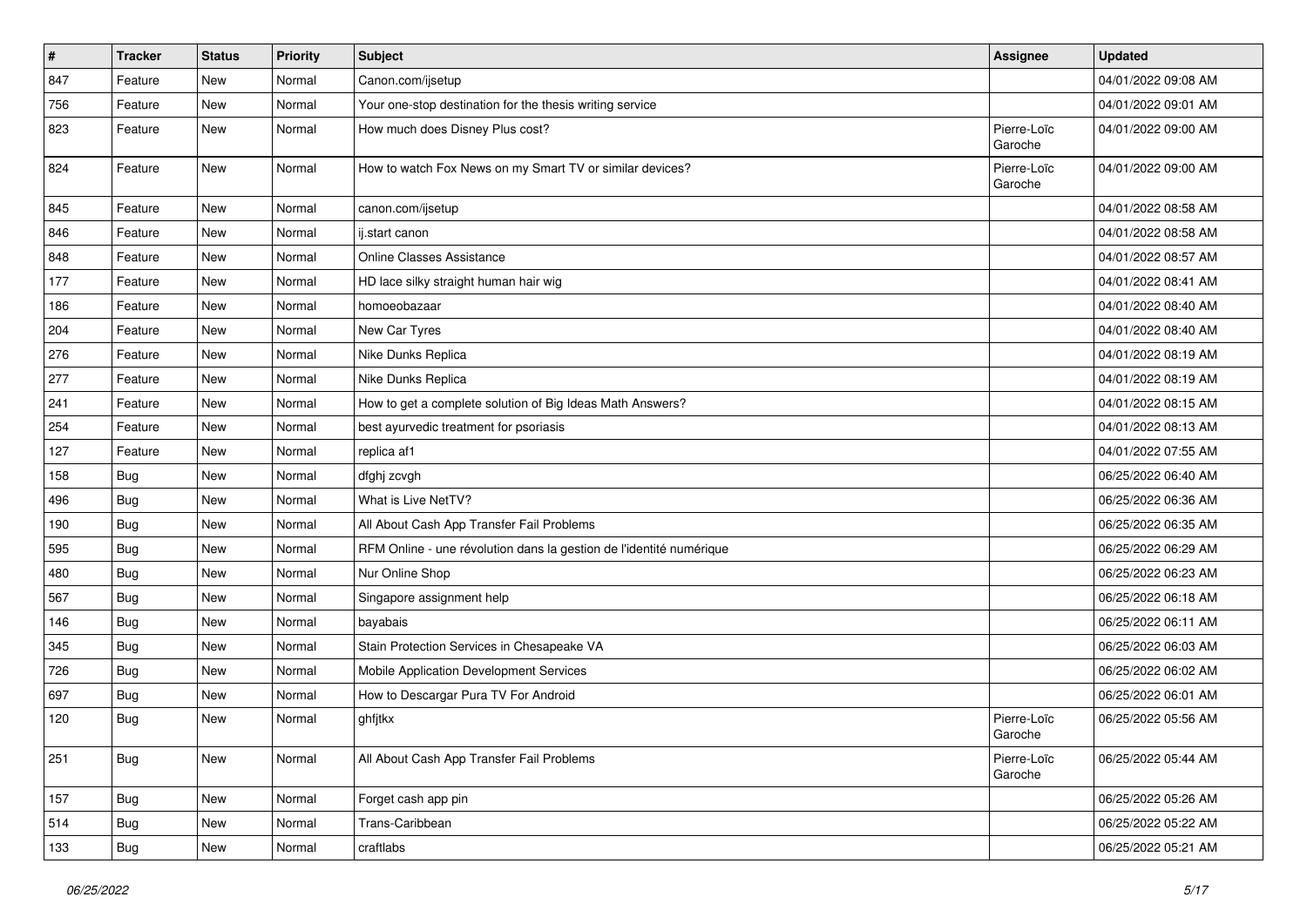| $\vert$ # | <b>Tracker</b> | <b>Status</b> | <b>Priority</b> | Subject                                                                                                                                      | <b>Assignee</b>        | <b>Updated</b>      |
|-----------|----------------|---------------|-----------------|----------------------------------------------------------------------------------------------------------------------------------------------|------------------------|---------------------|
| 505       | Bug            | New           | Normal          | www.trendmicro.com/activate                                                                                                                  |                        | 06/25/2022 05:15 AM |
| 820       | Bug            | New           | Normal          | Metal Slug Apk para Android                                                                                                                  |                        | 06/25/2022 05:15 AM |
| 571       | Bug            | New           | Normal          | How may the Cash app dispute your trade?                                                                                                     | Pierre-Loïc<br>Garoche | 06/25/2022 05:15 AM |
| 234       | Bug            | <b>New</b>    | Normal          | My Personal Experience With the College Writing Services                                                                                     |                        | 06/25/2022 04:59 AM |
| 188       | Bug            | New           | Normal          | Why are university students buying assignments online?                                                                                       | Pierre-Loïc<br>Garoche | 06/25/2022 04:59 AM |
| 769       | <b>Bug</b>     | <b>New</b>    | Normal          | check my cash app                                                                                                                            |                        | 06/25/2022 04:55 AM |
| 696       | <b>Bug</b>     | New           | Normal          | How to Install the TuMangaOnline App                                                                                                         |                        | 06/25/2022 04:51 AM |
| 694       | Bug            | New           | Normal          | How to Get Guidance On How To Cash App Withdrawal Limit?                                                                                     | Christophe<br>Garion   | 06/25/2022 04:49 AM |
| 278       | Bug            | New           | Normal          | Cash App Help & Solutions - Here You Will Get Better Assistance                                                                              |                        | 06/25/2022 04:43 AM |
| 533       | <b>Bug</b>     | New           | Normal          | How to complete the homework assignments in economics in the easiest way?                                                                    |                        | 06/25/2022 04:41 AM |
| 529       | <b>Bug</b>     | New           | Normal          | Thop TV APK - Free Download for Android                                                                                                      |                        | 06/25/2022 04:37 AM |
| 205       | Bug            | New           | Low             | Mens Designer Glasses                                                                                                                        |                        | 06/25/2022 04:30 AM |
| 76        | <b>Bug</b>     | New           | Normal          | Import error: Load error: imported node real_to_int declared in a regular Lustre file. File "include/conv.lusi", line 1,<br>characters 0-64: |                        | 06/25/2022 04:29 AM |
| 333       | Bug            | <b>New</b>    | Normal          | Mold Removal Services in Norfolk VA                                                                                                          |                        | 06/25/2022 04:25 AM |
| 183       | Bug            | New           | Normal          | Nursing Assignment Help Online                                                                                                               |                        | 06/25/2022 04:17 AM |
| 645       | Bug            | New           | Normal          | thong tin chinh xac nhat hom nay                                                                                                             |                        | 06/25/2022 04:16 AM |
| 506       | Bug            | <b>New</b>    | Normal          | www.trendmicro.com/activate                                                                                                                  |                        | 06/25/2022 04:04 AM |
| 504       | <b>Bug</b>     | New           | Normal          | A beginner should always look for online Java assignment help!                                                                               |                        | 06/25/2022 03:56 AM |
| 380       | Bug            | New           | Normal          | Moving Services in McLean VA                                                                                                                 |                        | 06/25/2022 03:44 AM |
| 248       | Bug            | New           | Normal          | Mobile ringtones and attractiveness ringtones                                                                                                |                        | 06/25/2022 03:31 AM |
| 164       | <b>Bug</b>     | New           | Normal          | dfgbd                                                                                                                                        |                        | 06/25/2022 03:31 AM |
| 279       | Bug            | New           | High            | What is an essential feature of an internal communications app?                                                                              |                        | 06/25/2022 03:28 AM |
| 789       | <b>Bug</b>     | New           | Normal          | Full version                                                                                                                                 |                        | 06/25/2022 03:28 AM |
| 494       | Bug            | New           | Normal          | <b>Buy Discussion Post</b>                                                                                                                   |                        | 06/25/2022 03:19 AM |
| 490       | <b>Bug</b>     | New           | Normal          | Unlock cash app account by getting quick solutions from the technical executives                                                             |                        | 06/25/2022 03:16 AM |
| 515       | <b>Bug</b>     | New           | Normal          | Fragment Nike Dunk High Tokyo Fake                                                                                                           |                        | 06/25/2022 03:13 AM |
| 488       | Bug            | New           | Normal          | Quick solution to solve cash app dispute by the technical team                                                                               |                        | 06/25/2022 03:08 AM |
| 531       | Bug            | New           | Normal          | Cheap Assignment Writing Service UK                                                                                                          | Anonymous              | 06/25/2022 02:56 AM |
| 280       | <b>Bug</b>     | New           | Normal          | Pacific Web Design                                                                                                                           |                        | 06/25/2022 02:56 AM |
| 519       | <b>Bug</b>     | New           | Normal          | Are you finding online UK Assignment writers?                                                                                                |                        | 06/25/2022 02:52 AM |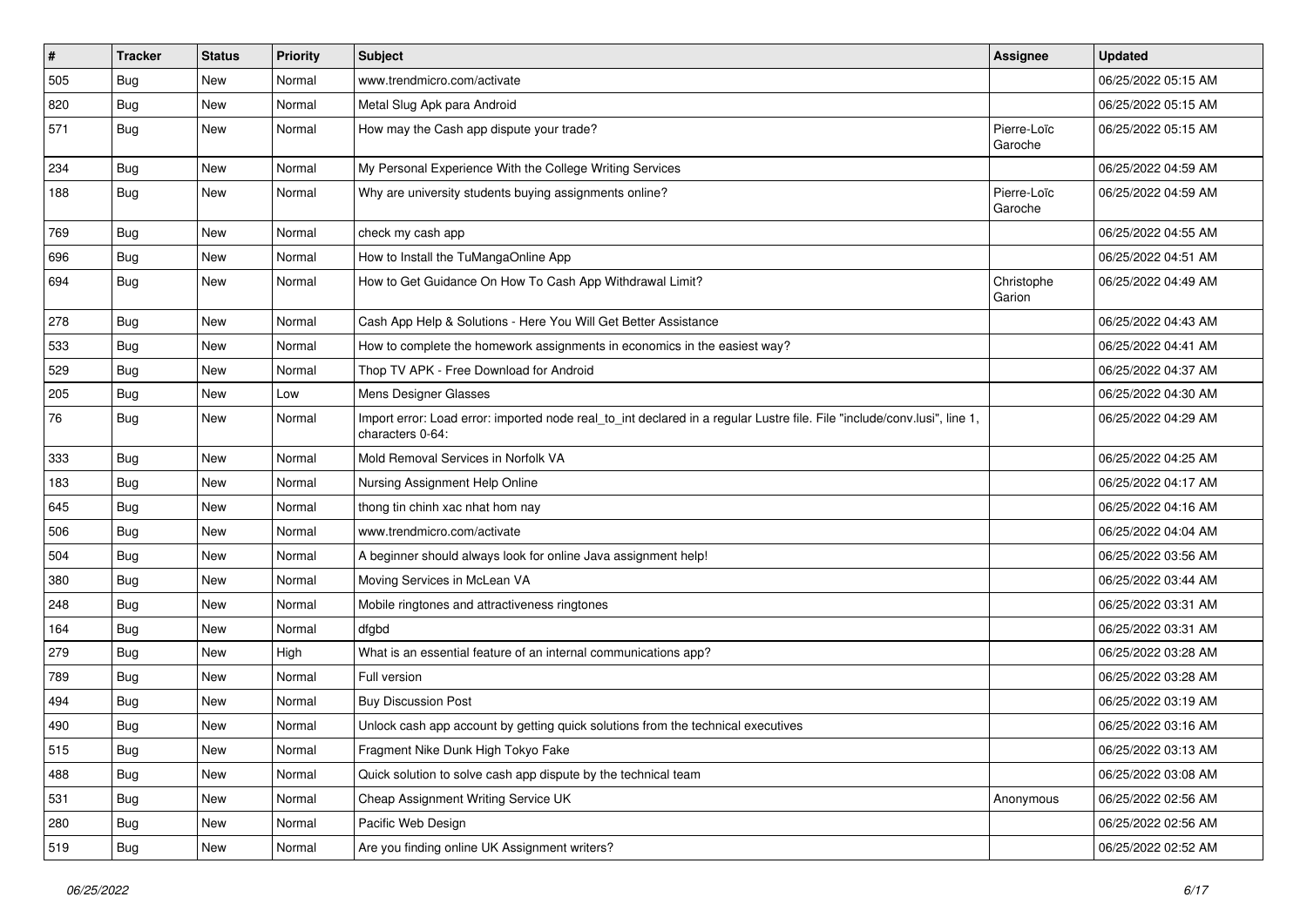| $\vert$ # | <b>Tracker</b> | <b>Status</b> | <b>Priority</b> | Subject                                                                                  | Assignee               | <b>Updated</b>      |
|-----------|----------------|---------------|-----------------|------------------------------------------------------------------------------------------|------------------------|---------------------|
| 315       | <b>Bug</b>     | New           | Normal          | Dissertation help UK                                                                     |                        | 06/25/2022 02:51 AM |
| 1077      | <b>Bug</b>     | <b>New</b>    | Normal          | Les excellentes façons d'utiliser ces images                                             |                        | 06/25/2022 02:44 AM |
| 267       | Bug            | New           | Normal          | How To Use Internet Radio Services To Listen To Your Favorite Songs                      |                        | 06/25/2022 02:35 AM |
| 289       | Bug            | New           | Normal          | Recover Yahoo Mail Forgotten Password - Explore Kanata Chinese                           |                        | 06/25/2022 02:33 AM |
| 201       | <b>Bug</b>     | <b>New</b>    | Normal          | closure wig                                                                              |                        | 06/25/2022 02:31 AM |
| 336       | Bug            | New           | Normal          | Tile & Grout Cleaning Services in Norfolk VA                                             |                        | 06/25/2022 02:30 AM |
| 784       | Bug            | <b>New</b>    | Normal          | How To Add Money On Cash App Card And Check The Funds?                                   |                        | 06/25/2022 02:10 AM |
| 235       | Bug            | New           | Low             | HP Printer Assistant Software   Download & Install HP Assistant                          |                        | 06/25/2022 02:09 AM |
| 258       | Bug            | <b>New</b>    | Normal          | Fake Nike Dunk High AMBUSH Deep Royal                                                    |                        | 06/25/2022 02:01 AM |
| 773       | Bug            | <b>New</b>    | Normal          | Spades - Play online free                                                                |                        | 06/25/2022 02:00 AM |
| 92        | Bug            | New           | High            | expression should have been normalized in EMF backend                                    | Pierre-Loïc<br>Garoche | 06/25/2022 01:51 AM |
| 113       | Bug            | <b>New</b>    | Normal          | ufc 254 live                                                                             |                        | 06/25/2022 01:50 AM |
| 206       | <b>Bug</b>     | New           | Low             | <b>Cheap Electric Bikes</b>                                                              |                        | 06/25/2022 01:44 AM |
| 690       | Bug            | <b>New</b>    | Normal          | campervan hire                                                                           |                        | 06/25/2022 01:32 AM |
| 520       | Bug            | New           | Normal          | What Is The Major Role Of Cash.app/Help and Support Page?                                |                        | 06/25/2022 01:27 AM |
| 781       | <b>Bug</b>     | <b>New</b>    | Normal          | Free Whatsapp Group to Join                                                              |                        | 06/25/2022 01:25 AM |
| 331       | Bug            | <b>New</b>    | Normal          | Water Extraction Services in Norfolk VA                                                  |                        | 06/25/2022 01:17 AM |
| 169       | <b>Bug</b>     | New           | Normal          | CV Maker - UAE CV Writing Agency                                                         |                        | 06/25/2022 01:15 AM |
| 687       | Bug            | <b>New</b>    | Normal          | How to use twitch.tv/activate?                                                           |                        | 06/25/2022 01:11 AM |
| 495       | Bug            | <b>New</b>    | Normal          | Twitch Clip Downloader Download Twitch Clips Online 2021                                 |                        | 06/25/2022 01:08 AM |
| 627       | Bug            | <b>New</b>    | Normal          | <b>HELO</b>                                                                              |                        | 06/25/2022 01:05 AM |
| 523       | <b>Bug</b>     | New           | Normal          | What Is The Right Google Account Recovery Aid To Regain Account Access?                  | Pierre-Loïc<br>Garoche | 06/25/2022 01:05 AM |
| 119       | Bug            | New           | Normal          | klhjigyu                                                                                 |                        | 06/25/2022 12:59 AM |
| 129       | Bug            | <b>New</b>    | Normal          | xcvgbgh                                                                                  |                        | 06/25/2022 12:48 AM |
| 197       | <b>Bug</b>     | New           | Normal          | SBL JABORANDI PLUS HAIR OIL - COMPLETE SCALP CARE (100ML)                                |                        | 06/25/2022 12:43 AM |
| 344       | <b>Bug</b>     | New           | Normal          | Odor Removal Services in Chesapeake VA                                                   |                        | 06/25/2022 12:42 AM |
| 139       | Bug            | New           | Normal          | relseo                                                                                   |                        | 06/25/2022 12:40 AM |
| 502       | <b>Bug</b>     | New           | Normal          | Les instructions pour définir des sonneries pour iPhone sont simples et faciles à suivre |                        | 06/25/2022 12:35 AM |
| 246       | <b>Bug</b>     | <b>New</b>    | Normal          | The Beast App                                                                            |                        | 06/25/2022 12:34 AM |
| 802       | <b>Bug</b>     | New           | Normal          | Who Is an ETL Engineer                                                                   |                        | 06/25/2022 12:34 AM |
| 486       | Bug            | New           | Low             | HP Wireless Printer Setup                                                                | Anonymous              | 06/25/2022 12:32 AM |
| 182       | Bug            | New           | Normal          | <b>Healthcare Custom Writing Services</b>                                                |                        | 06/25/2022 12:31 AM |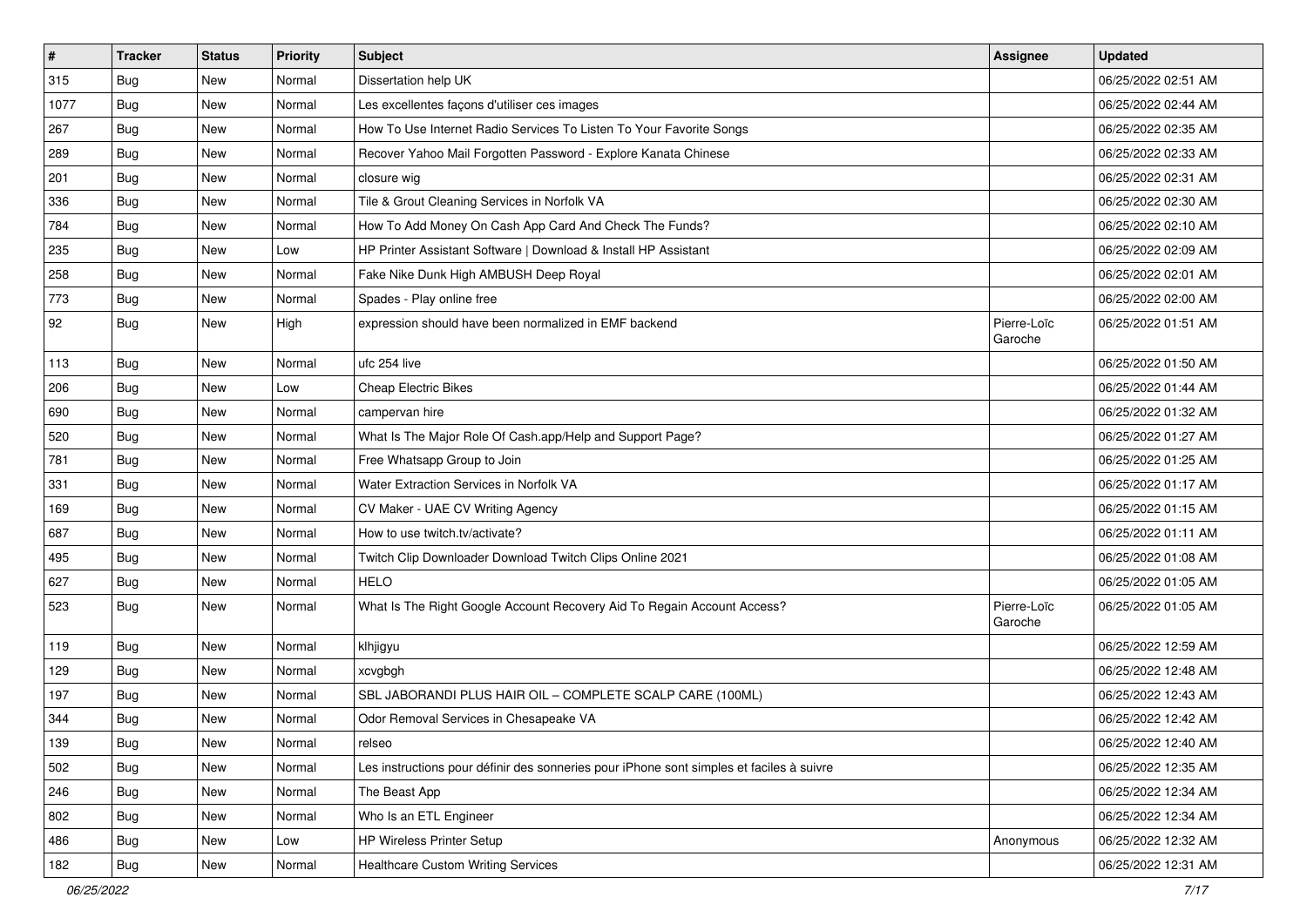| #   | <b>Tracker</b> | <b>Status</b> | <b>Priority</b> | Subject                                                                                                      | <b>Assignee</b>        | <b>Updated</b>      |
|-----|----------------|---------------|-----------------|--------------------------------------------------------------------------------------------------------------|------------------------|---------------------|
| 261 | <b>Bug</b>     | New           | Normal          | Ringtone Downloads - Easy Ways Come Up With Your Own Ringtones                                               |                        | 06/25/2022 12:30 AM |
| 123 | Bug            | New           | Normal          | https://www.reddit.com/r/NRLgrandfinal2020/                                                                  |                        | 06/25/2022 12:24 AM |
| 211 | Bug            | New           | Normal          | Problem in Cash App rebate? Call Cash App customer service number for help.                                  |                        | 06/25/2022 12:13 AM |
| 347 | Bug            | New           | Normal          | Eco/Green Cleaning Services in Chesapeake VA                                                                 |                        | 06/25/2022 12:13 AM |
| 489 | <b>Bug</b>     | New           | Normal          | Get cash app refund instantly if sent to the wrong person                                                    |                        | 06/25/2022 12:09 AM |
| 143 | <b>Bug</b>     | New           | Normal          | Bob lace front wigs                                                                                          |                        | 06/25/2022 12:07 AM |
| 282 | Bug            | New           | Normal          | Activate Cash App Card: Learn Simple Steps & Fix Errors                                                      |                        | 06/24/2022 11:54 PM |
| 666 | <b>Bug</b>     | New           | Normal          | 470+ pages à colorier de Noël                                                                                |                        | 06/24/2022 11:42 PM |
| 809 | Bug            | New           | Normal          | Smash Karts - immerse yourself in the exciting race                                                          |                        | 06/24/2022 11:37 PM |
| 128 | Bug            | New           | Normal          | dfgbd                                                                                                        |                        | 06/24/2022 11:28 PM |
| 565 | <b>Bug</b>     | New           | Normal          | How To Install RepelisPlus On Your Android Phone?                                                            |                        | 06/24/2022 11:27 PM |
| 801 | Bug            | New           | Normal          | Who Is an ETL Engineer                                                                                       |                        | 06/24/2022 11:18 PM |
| 275 | Bug            | New           | Normal          | Activate Cash App Card With Or Without QR - Step By Step Guide                                               | Pierre-Loïc<br>Garoche | 06/24/2022 11:17 PM |
| 922 | Bug            | New           | Normal          | Why Is The Need For Assignment Writing Services?                                                             |                        | 06/24/2022 11:14 PM |
| 500 | <b>Bug</b>     | New           | Normal          | Simply contact the technical team, to find the solution to cash app refund problems.                         | Pierre-Loïc<br>Garoche | 06/24/2022 11:13 PM |
| 210 | <b>Bug</b>     | New           | Normal          | Issue with check symbol in Cash App? Dial assist number with calling Cash App customer service phone number. |                        | 06/24/2022 10:52 PM |
| 316 | Bug            | New           | Normal          | Finden Sie den besten Klingelton für Ihr Telefon                                                             |                        | 06/24/2022 10:28 PM |
| 219 | <b>Bug</b>     | New           | Normal          | Free Ringtones for Cell Phones.                                                                              |                        | 06/24/2022 10:17 PM |
| 284 | Bug            | New           | Normal          | All About Cash App Transfer Fail Problems                                                                    |                        | 06/24/2022 10:09 PM |
| 194 | Bug            | New           | Normal          | lace closure wigs                                                                                            |                        | 06/24/2022 10:09 PM |
| 674 | Bug            | New           | Normal          | The best game in 2021                                                                                        | Pierre-Loïc<br>Garoche | 06/24/2022 10:05 PM |
| 269 | <b>Bug</b>     | New           | Normal          | Is there such a site for app design?                                                                         | Anonymous              | 06/24/2022 09:59 PM |
| 247 | <b>Bug</b>     | New           | Normal          | best 4 Channel Amp                                                                                           |                        | 06/24/2022 09:44 PM |
| 721 | <b>Bug</b>     | New           | Normal          | Cómo instalar un Mod Apk                                                                                     |                        | 06/24/2022 09:39 PM |
| 181 | Bug            | New           | Normal          | Healthcare Custom Writing Services                                                                           |                        | 06/24/2022 09:38 PM |
| 74  | I Bug          | New           | Normal          | const is not supported inside contract                                                                       | Pierre-Loïc<br>Garoche | 06/24/2022 09:36 PM |
| 707 | Bug            | New           | Normal          | Why Accounting Assignments Are Beneficial For The Students?                                                  | Pierre-Loïc<br>Garoche | 06/24/2022 09:16 PM |
| 541 | Bug            | New           | Normal          | How to fix the cash app payment failed errors?                                                               |                        | 06/24/2022 09:04 PM |
| 168 | Bug            | New           | Normal          | UFC 256 Live Stream Online                                                                                   |                        | 06/24/2022 08:59 PM |
| 589 | Bug            | New           | Normal          | How can I get the cash app phone number of customer support?                                                 |                        | 06/24/2022 08:57 PM |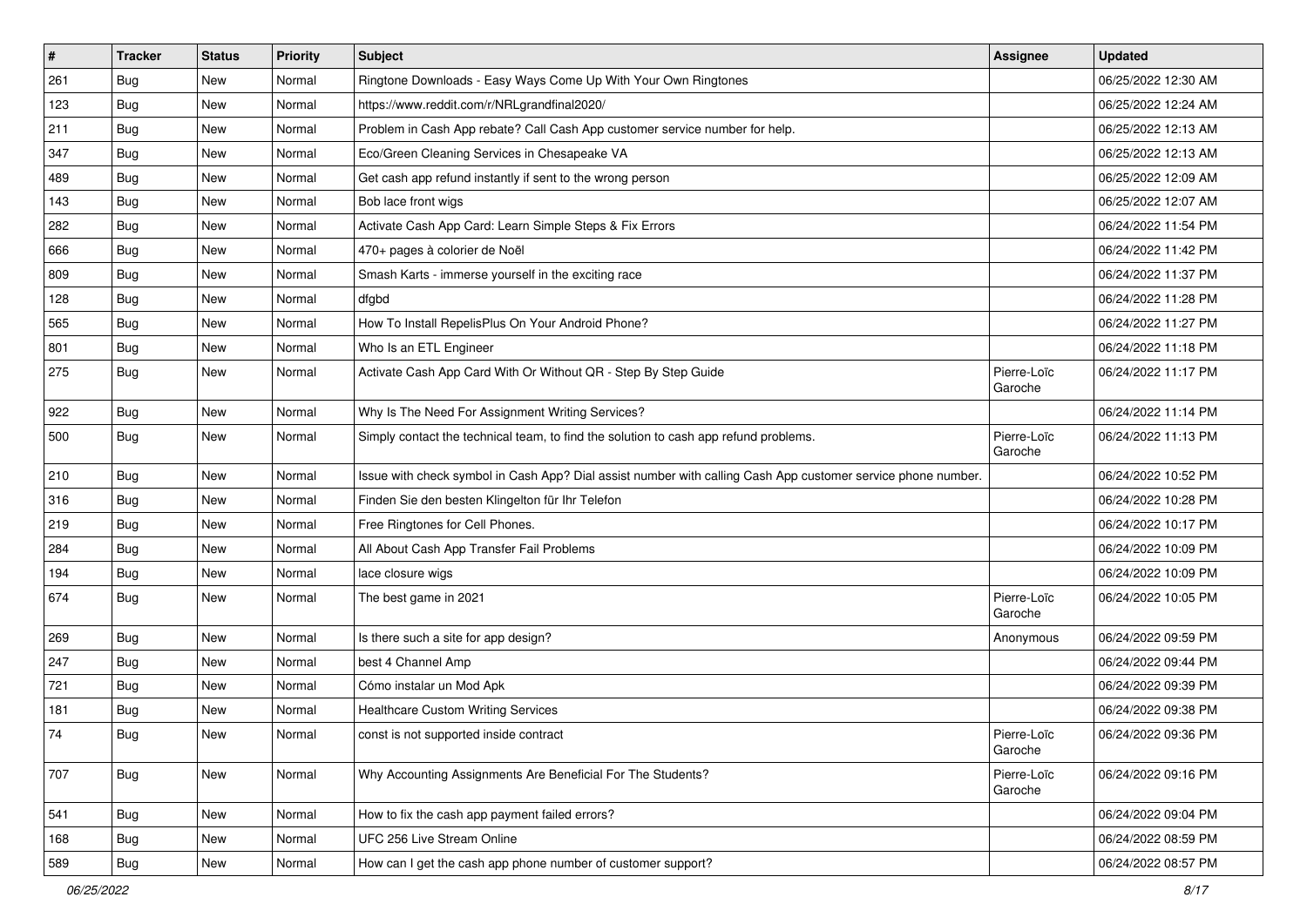| #   | <b>Tracker</b> | <b>Status</b> | <b>Priority</b> | Subject                                                                                | Assignee               | <b>Updated</b>      |
|-----|----------------|---------------|-----------------|----------------------------------------------------------------------------------------|------------------------|---------------------|
| 568 | <b>Bug</b>     | New           | Normal          | Instale a versão mais recente do YouTube Premium                                       |                        | 06/24/2022 08:51 PM |
| 623 | Bug            | New           | Normal          | Listen to online radio stations for mobile phones                                      |                        | 06/24/2022 08:21 PM |
| 640 | <b>Bug</b>     | New           | Normal          | play game with me                                                                      |                        | 06/24/2022 08:20 PM |
| 759 | Bug            | New           | Normal          | Canon IJ Network Tool                                                                  | Pierre-Loïc<br>Garoche | 06/24/2022 08:18 PM |
| 88  | <b>Bug</b>     | New           | Normal          | kind2 output: When for node arguments                                                  | Pierre-Loïc<br>Garoche | 06/24/2022 08:12 PM |
| 537 | Bug            | New           | Normal          | Get tech assistance with customer support on ATT Yahoo email login issue.              |                        | 06/24/2022 08:07 PM |
| 664 | <b>Bug</b>     | New           | Normal          | Tea TV Apk Download - The Best Way to Watch Movies Offline                             |                        | 06/24/2022 08:01 PM |
| 629 | Bug            | New           | Normal          | How Can I Load Cash App Card at Walmart straight away?                                 |                        | 06/24/2022 07:55 PM |
| 189 | <b>Bug</b>     | New           | Normal          | <b>College Biology Writing Services</b>                                                |                        | 06/24/2022 07:52 PM |
| 501 | Bug            | New           | Normal          | How Do I Annihilate Cash App Transfer Failed Problems Effectively                      | Pierre-Loïc<br>Garoche | 06/24/2022 07:51 PM |
| 228 | <b>Bug</b>     | New           | Normal          | Why Does Cash App Transaction Failed? - Here Is the Answer                             |                        | 06/24/2022 07:49 PM |
| 497 | Bug            | New           | Normal          | Fake Nike Dunk Low Off-White Lot 50                                                    |                        | 06/24/2022 07:45 PM |
| 508 | Bug            | New           | Normal          | hire a professional dissertation help                                                  |                        | 06/24/2022 07:21 PM |
| 719 | <b>Bug</b>     | <b>New</b>    | Normal          | How Do I Send \$5000 Through Cash App Account With Ease?                               |                        | 06/24/2022 07:15 PM |
| 622 | Bug            | New           | Normal          | CheapestMedsShop   100% Safe Medicines Online in UK & AUS.                             |                        | 06/24/2022 07:10 PM |
| 549 | <b>Bug</b>     | New           | Normal          | Radio Luisteren                                                                        |                        | 06/24/2022 07:01 PM |
| 75  | <b>Bug</b>     | New           | Normal          | exception File "checks/algebraicLoop.ml", line 368, characters 16-22: Assertion failed |                        | 06/24/2022 06:55 PM |
| 555 | Bug            | New           | Normal          | web design development in hyderabad                                                    |                        | 06/24/2022 06:49 PM |
| 150 | Bug            | New           | Normal          | dfgh                                                                                   |                        | 06/24/2022 06:46 PM |
| 231 | Bug            | New           | Normal          | Is the ringtone download difficult or not?                                             | Pierre-Loïc<br>Garoche | 06/24/2022 06:35 PM |
| 487 | <b>Bug</b>     | New           | Normal          | Cheap Fake Dunks                                                                       |                        | 06/24/2022 06:29 PM |
| 574 | Bug            | New           | Normal          | How to fix the Epson printer offline issue due to a wired connection?                  |                        | 06/24/2022 06:23 PM |
| 604 | <b>Bug</b>     | New           | Normal          | Idle Game Online                                                                       |                        | 06/24/2022 06:16 PM |
| 473 | <b>Bug</b>     | New           | Normal          | Floor Stripping Arlington MA                                                           |                        | 06/24/2022 06:14 PM |
| 257 | Bug            | New           | Normal          | Best latte machines                                                                    |                        | 06/24/2022 06:11 PM |
| 788 | Bug            | New           | Normal          | Intro Maker Mod APK                                                                    |                        | 06/24/2022 06:06 PM |
| 470 | Bug            | New           | Normal          | Commercial Floor Cleaning Westchester MA                                               |                        | 06/24/2022 06:00 PM |
| 461 | <b>Bug</b>     | New           | Normal          | Germs Removal Medford MA                                                               |                        | 06/24/2022 05:59 PM |
| 547 | Bug            | New           | Normal          | Get rid of the issue of cash app down by calling experts.                              |                        | 06/24/2022 05:42 PM |
| 764 | <b>Bug</b>     | New           | Normal          | What is available to see what I can watch HBO Max?                                     |                        | 06/24/2022 05:42 PM |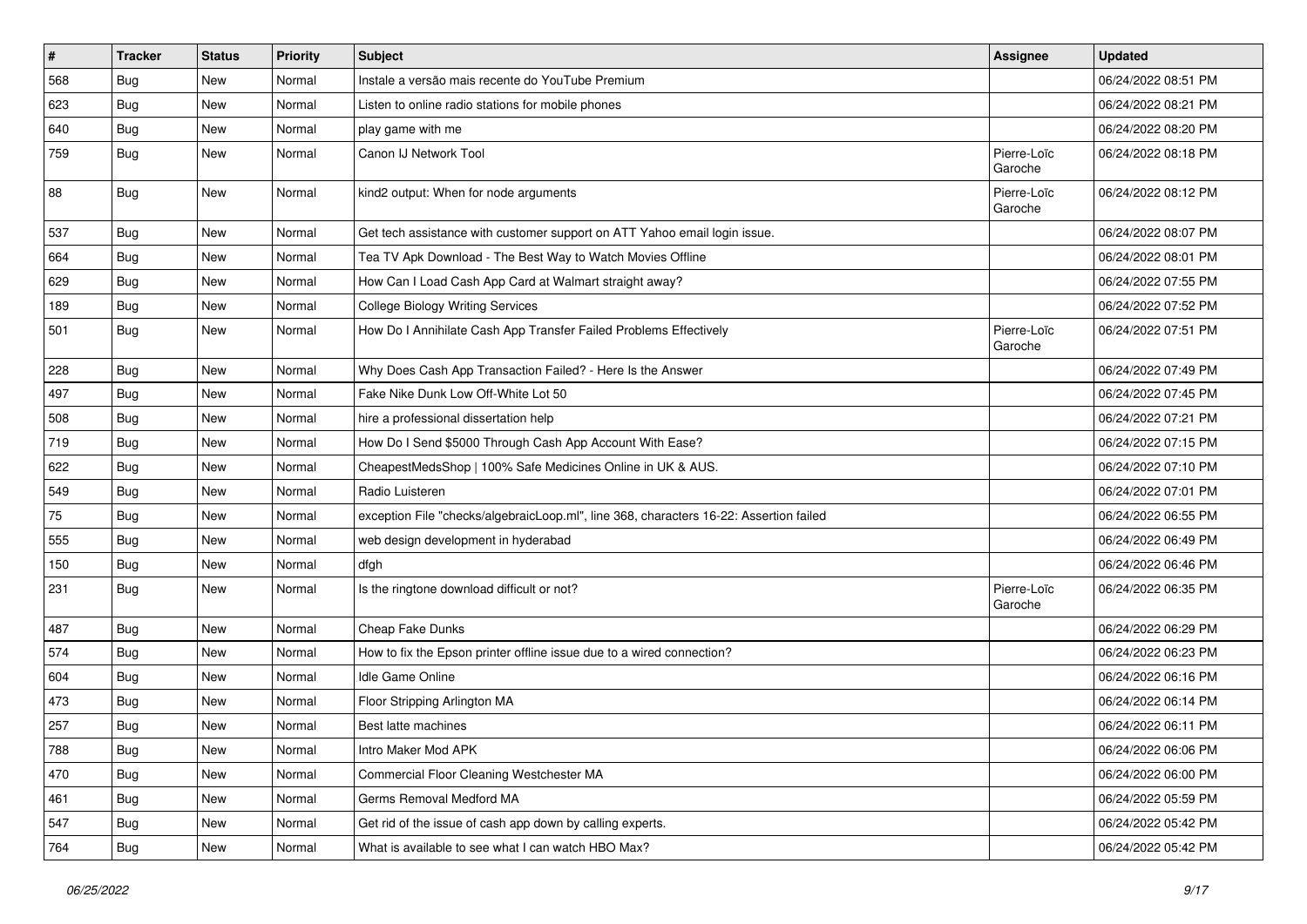| $\vert$ # | <b>Tracker</b> | <b>Status</b> | Priority | Subject                                                                                                                                                                                                                                                               | Assignee              | <b>Updated</b>      |
|-----------|----------------|---------------|----------|-----------------------------------------------------------------------------------------------------------------------------------------------------------------------------------------------------------------------------------------------------------------------|-----------------------|---------------------|
| 292       | <b>Bug</b>     | New           | Normal   | Venmo to Cash App Transfer Of Money- Explore Here                                                                                                                                                                                                                     |                       | 06/24/2022 05:41 PM |
| 593       | <b>Bug</b>     | New           | Normal   | Eiffel Spark Ultimate C2 SN series is a fully synthetic range of advanced performance engine oils blended in high<br>performance fully synthetic (PAO - polyalphaolefin) basestocks fortified with advanced technology additive<br>system, specifically formulated to |                       | 06/24/2022 05:38 PM |
| 244       | Bug            | <b>New</b>    | Normal   | Quels sont les avantages des stations de radio en ligne.                                                                                                                                                                                                              |                       | 06/24/2022 05:37 PM |
| 577       | Bug            | New           | Normal   | Follow these easy steps to make Admiral Casino Login                                                                                                                                                                                                                  |                       | 06/24/2022 05:34 PM |
| 603       | Bug            | New           | Normal   | Premiere gratuito da lista de IPTV                                                                                                                                                                                                                                    |                       | 06/24/2022 05:30 PM |
| 466       | Bug            | New           | Normal   | Floor Stripping Westchester MA                                                                                                                                                                                                                                        |                       | 06/24/2022 05:26 PM |
| 193       | Bug            | New           | Normal   | 18% Discount on Homeopathic medicines                                                                                                                                                                                                                                 |                       | 06/24/2022 05:20 PM |
| 662       | <b>Bug</b>     | New           | Normal   | Oreo TV Download - The Easiest Way to Watch Live TV                                                                                                                                                                                                                   |                       | 06/24/2022 05:18 PM |
| 581       | Bug            | New           | Normal   | E-Learning Course Help                                                                                                                                                                                                                                                |                       | 06/24/2022 05:18 PM |
| 597       | Bug            | <b>New</b>    | Normal   | Universo s / f Download                                                                                                                                                                                                                                               |                       | 06/24/2022 05:18 PM |
| 617       | Bug            | New           | Normal   | Buy Vidalista Tablets (Tadalafil) at [\$25 OFF + Free Shipping] Vidalistatablets                                                                                                                                                                                      |                       | 06/24/2022 05:14 PM |
| 218       | <b>Bug</b>     | New           | Normal   | Popular Educational trends                                                                                                                                                                                                                                            |                       | 06/24/2022 05:05 PM |
| 642       | Bug            | New           | Normal   | thong tin thoi tiet ngay hom nay                                                                                                                                                                                                                                      |                       | 06/24/2022 04:48 PM |
| 118       | Bug            | <b>New</b>    | Normal   | golf                                                                                                                                                                                                                                                                  | Anonymous             | 06/24/2022 04:30 PM |
| 799       | <b>Bug</b>     | New           | Normal   | Who Is an ETL Engineer                                                                                                                                                                                                                                                |                       | 06/24/2022 04:30 PM |
| 712       | Bug            | New           | Normal   | <b>Tips and Tricks</b>                                                                                                                                                                                                                                                |                       | 06/24/2022 04:19 PM |
| 616       | <b>Bug</b>     | New           | Normal   | Buy Anavar Tablets   Anavar For Sale in USA, UK & Australia                                                                                                                                                                                                           |                       | 06/24/2022 03:52 PM |
| 115       | Bug            | New           | Normal   | <b>NFL LIVE STREAM</b>                                                                                                                                                                                                                                                |                       | 06/24/2022 03:52 PM |
| 658       | Bug            | New           | Normal   | Watermelon Nutrition Facts And Health Benefits                                                                                                                                                                                                                        |                       | 06/24/2022 03:36 PM |
| 530       | Bug            | New           | Normal   | Cheap Assignment Writing Service UK                                                                                                                                                                                                                                   | Anonymous             | 06/24/2022 03:21 PM |
| 701       | <b>Bug</b>     | New           | Normal   | Why Law Essay Helper UK is Necessary?                                                                                                                                                                                                                                 |                       | 06/24/2022 03:17 PM |
| 513       | Bug            | New           | Normal   | Unlock cash app account using the easy steps:                                                                                                                                                                                                                         | Anonymous             | 06/24/2022 03:10 PM |
| 767       | <b>Bug</b>     | <b>New</b>    | Normal   | apkmod                                                                                                                                                                                                                                                                |                       | 06/24/2022 03:02 PM |
| 639       | Bug            | New           | Normal   | thong tin chinh xac                                                                                                                                                                                                                                                   |                       | 06/24/2022 02:43 PM |
| 517       | <b>Bug</b>     | New           | Normal   | Proficient tips to take help of cash app support professionals:                                                                                                                                                                                                       |                       | 06/24/2022 02:37 PM |
| 475       | <b>Bug</b>     | New           | Normal   | Floor Cleaning Arlington MA                                                                                                                                                                                                                                           |                       | 06/24/2022 02:37 PM |
| 573       | Bug            | New           | Normal   | Experimente lo mejor en la aplicación Apk de juegos gratis                                                                                                                                                                                                            |                       | 06/24/2022 02:32 PM |
| 132       | Bug            | New           | Normal   | concrete-everything                                                                                                                                                                                                                                                   |                       | 06/24/2022 02:24 PM |
| 771       | Bug            | New           | Normal   | united airlines baggage policy                                                                                                                                                                                                                                        |                       | 06/24/2022 02:22 PM |
| 644       | Bug            | New           | Normal   | <b>TeaTV App Review</b>                                                                                                                                                                                                                                               |                       | 06/24/2022 02:20 PM |
| 264       | Bug            | New           | Normal   | We Buy Your Unwanted Car                                                                                                                                                                                                                                              | Corentin<br>Lauverjat | 06/24/2022 02:19 PM |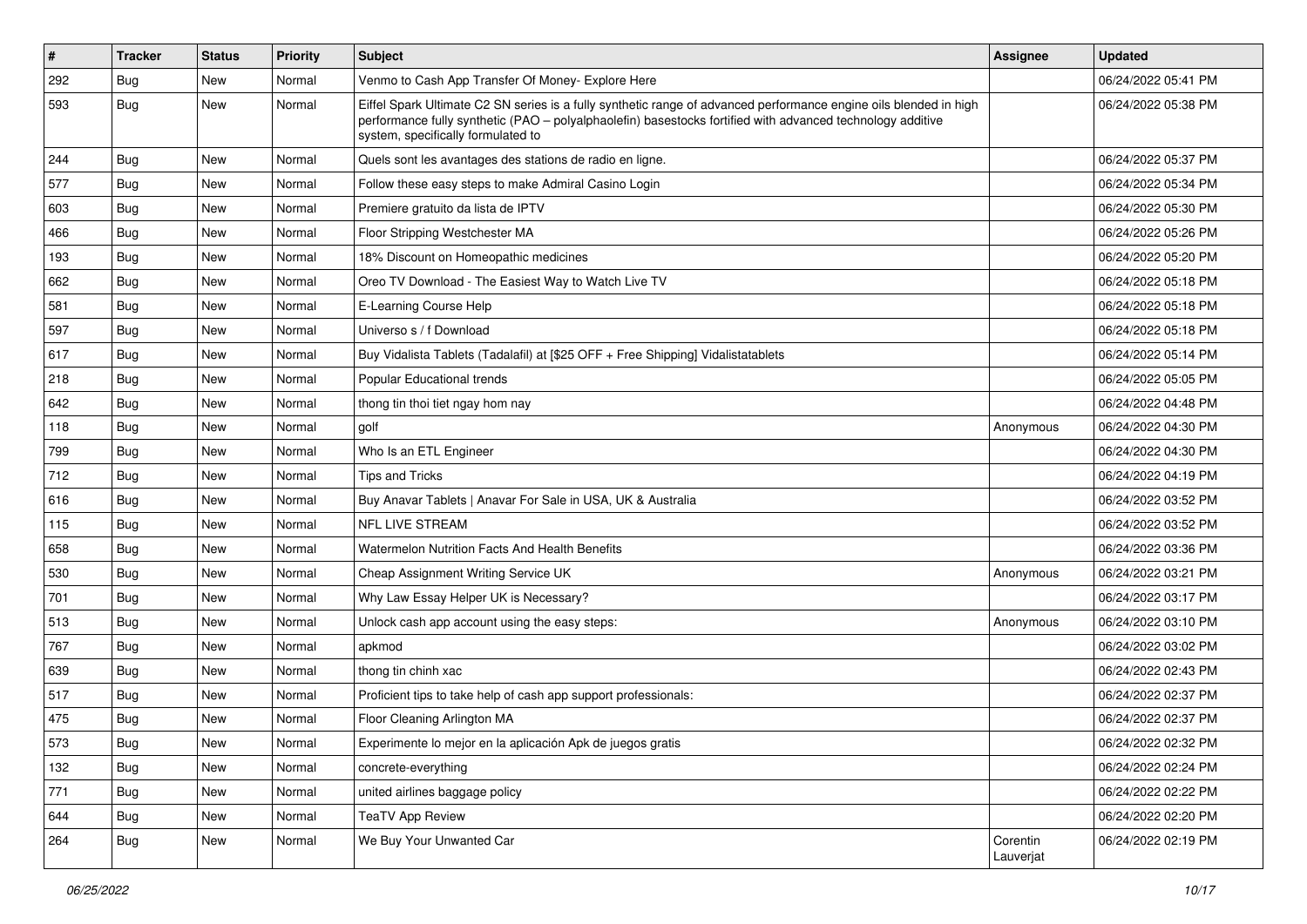| $\vert$ # | <b>Tracker</b> | <b>Status</b> | <b>Priority</b> | <b>Subject</b>                                                                         | <b>Assignee</b>        | <b>Updated</b>      |
|-----------|----------------|---------------|-----------------|----------------------------------------------------------------------------------------|------------------------|---------------------|
| 200       | <b>Bug</b>     | New           | Normal          | uiopi[o                                                                                |                        | 06/24/2022 02:10 PM |
| 814       | Bug            | New           | Normal          | Stage Fright Cure                                                                      | Pierre-Loïc<br>Garoche | 06/24/2022 02:07 PM |
| 516       | Bug            | New           | Normal          | Does Cash App Help To Get Cash App Refund Without Any Interruption?                    |                        | 06/24/2022 01:56 PM |
| 492       | Bug            | New           | Normal          | HD Streamz MOD APK v3.5.5 (Keine Werbung)                                              |                        | 06/24/2022 01:56 PM |
| 503       | Bug            | New           | Normal          | Youtube Premium Apk free download for Android                                          |                        | 06/24/2022 01:56 PM |
| 628       | <b>Bug</b>     | New           | Normal          | CV reviewing services!                                                                 |                        | 06/24/2022 01:53 PM |
| 657       | Bug            | New           | Normal          | Coconut Nutrition Facts And Health Benefits                                            |                        | 06/24/2022 01:49 PM |
| 140       | <b>Bug</b>     | New           | Normal          | sugarbalanceusa                                                                        |                        | 06/24/2022 01:40 PM |
| 507       | Bug            | <b>New</b>    | Normal          | central.bitdefender.com                                                                |                        | 06/24/2022 01:37 PM |
| 782       | Bug            | New           | Normal          | Comment faire une sonnerie téléphonique                                                |                        | 06/24/2022 01:32 PM |
| 724       | Bug            | New           | Normal          | Dial Chime Customer support number for a quick response                                |                        | 06/24/2022 01:30 PM |
| 714       | Bug            | New           | Normal          | Cuevana 3 Premium - Enjoy Your Favorite Movies and TV Shows on Your Smart TV           |                        | 06/24/2022 01:19 PM |
| 116       | <b>Bug</b>     | New           | Normal          | aertaeyg                                                                               |                        | 06/24/2022 12:43 PM |
| 481       | Bug            | New           | Normal          | Nur Online Shop                                                                        |                        | 06/24/2022 12:42 PM |
| 772       | <b>Bug</b>     | New           | Normal          | united airlines baggage policy                                                         |                        | 06/24/2022 12:30 PM |
| 717       | <b>Bug</b>     | New           | Normal          | Disney Plus Apk - Watch Movies and TV Shows on Your Device                             |                        | 06/24/2022 12:00 PM |
| 592       | Bug            | New           | Normal          | Deezer Premium APK - Baixe músicas de qualquer lugar do mundo de graça                 |                        | 06/24/2022 12:00 PM |
| 136       | <b>Bug</b>     | New           | Normal          | snappow                                                                                |                        | 06/24/2022 11:40 AM |
| 561       | Bug            | New           | Normal          | Enjoy the Full YouTube Premium Experience With YouTube Premium Membership              |                        | 06/24/2022 11:10 AM |
| 260       | Bug            | New           | Normal          | Web Design Services Near Me                                                            |                        | 06/24/2022 10:54 AM |
| 601       | Bug            | New           | Normal          | Best Essay Writing Service UK                                                          | Pierre-Loïc<br>Garoche | 06/24/2022 10:50 AM |
| 525       | Bug            | New           | Normal          | If you don't have a QR code: How to activate cash app card in app                      |                        | 06/24/2022 10:47 AM |
| 599       | <b>Bug</b>     | New           | Normal          | Do you know how to delete cash app account from your computer?                         |                        | 06/24/2022 10:42 AM |
| 209       | Bug            | New           | Normal          | Neglect to access old Cash App account considering message notice issue? Contact help. |                        | 06/24/2022 10:27 AM |
| 718       | Bug            | New           | High            | Solve Complex Accounting Assignments                                                   | Hamza<br>Bourbouh      | 06/24/2022 10:12 AM |
| 1102      | Bug            | New           | Normal          | Charlottesville Travel Guide?                                                          |                        | 06/24/2022 10:10 AM |
| 559       | <b>Bug</b>     | New           | High            | What Are Permission For Applications like Facebook Sending MMS?                        |                        | 06/24/2022 10:07 AM |
| 285       | Bug            | New           | Normal          | Have you ever written an essay?                                                        |                        | 06/24/2022 09:38 AM |
| 774       | Bug            | New           | Normal          | Follow proper initiatives                                                              |                        | 06/24/2022 09:27 AM |
| 512       | Bug            | New           | Normal          | The Importance Of Using Custom Writing Services                                        |                        | 06/24/2022 09:26 AM |
| 621       | <b>Bug</b>     | New           | Normal          | Buy All Modafinil & Armodafinil Tablets @Buy Modafinil US                              |                        | 06/24/2022 09:26 AM |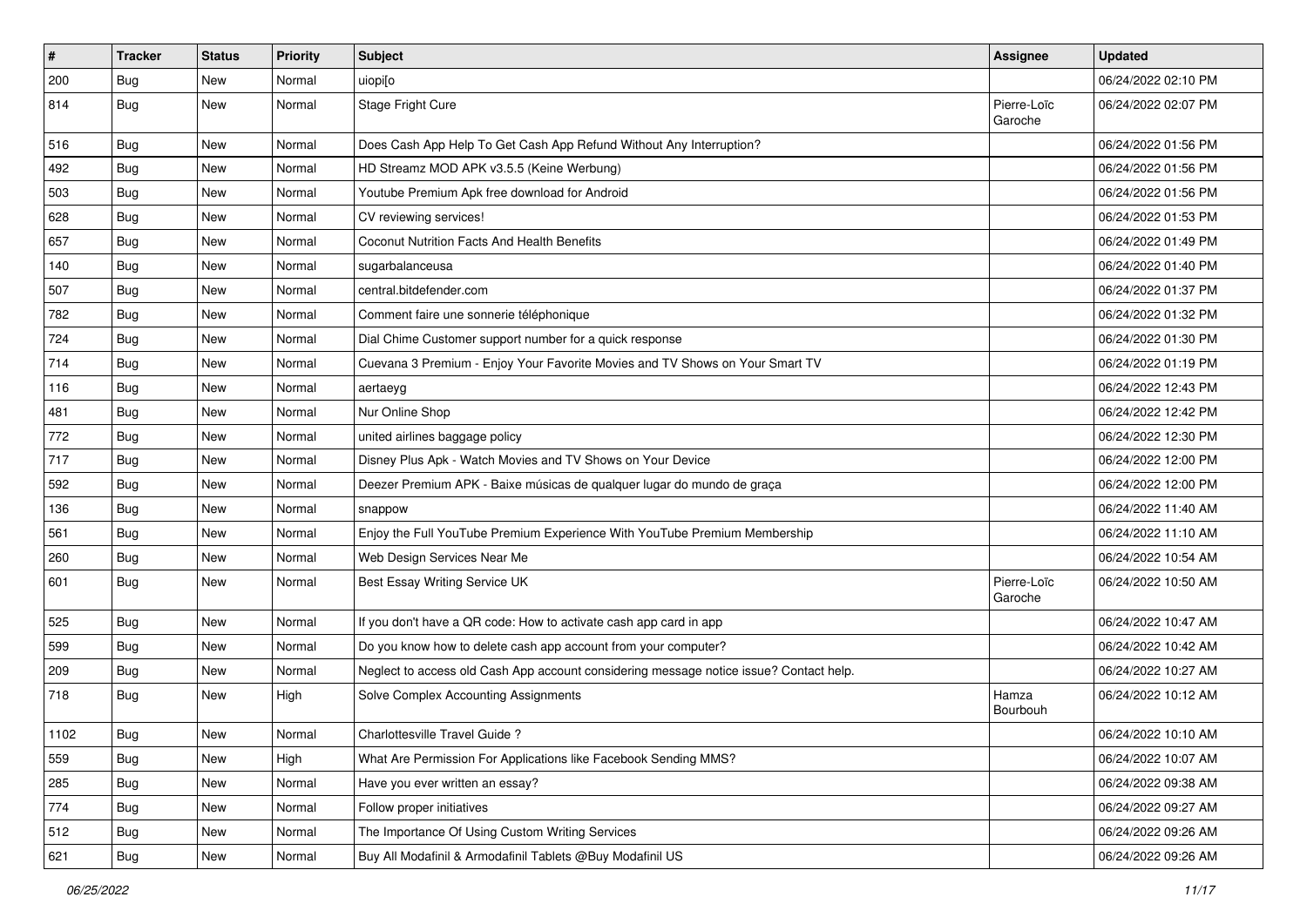| $\vert$ # | <b>Tracker</b> | <b>Status</b> | <b>Priority</b> | <b>Subject</b>                                                                      | <b>Assignee</b>        | <b>Updated</b>      |
|-----------|----------------|---------------|-----------------|-------------------------------------------------------------------------------------|------------------------|---------------------|
| 612       | <b>Bug</b>     | New           | Normal          | Luxury Slingshot Rental                                                             |                        | 06/24/2022 09:09 AM |
| 1125      | Bug            | New           | Normal          | What is Wordscapes?                                                                 |                        | 06/24/2022 09:05 AM |
| 161       | Bug            | New           | Normal          | dfdrtyuio                                                                           |                        | 06/24/2022 08:54 AM |
| 677       | Bug            | New           | Normal          | Logo Design Services Near Me                                                        |                        | 06/24/2022 08:52 AM |
| 661       | Bug            | New           | Normal          | Turbo VPN MOD APK Download                                                          |                        | 06/24/2022 08:51 AM |
| 586       | <b>Bug</b>     | New           | Normal          | Best Modifications For Your Mobile Phone                                            |                        | 06/24/2022 08:48 AM |
| 265       | Bug            | New           | Normal          | 3 Faq's On Downloading To Your Apple Ipod                                           |                        | 06/24/2022 08:41 AM |
| 554       | Bug            | New           | Normal          | XvideoStudio Video Editor APK Free Download on TechToDown                           |                        | 06/24/2022 08:26 AM |
| 217       | Bug            | New           | Normal          | How this service matter most?                                                       |                        | 06/24/2022 08:22 AM |
| 352       | Bug            | New           | Normal          | Tile & Grout Cleaning Services in Chesapeake VA                                     |                        | 06/24/2022 08:14 AM |
| 659       | <b>Bug</b>     | New           | Normal          | Olive Oil Properties And Health Benefits                                            |                        | 06/24/2022 08:09 AM |
| 650       | Bug            | New           | Normal          | <b>Cherries Health Benefits</b>                                                     |                        | 06/24/2022 08:07 AM |
| 202       | Bug            | New           | Normal          | blonde wig                                                                          |                        | 06/24/2022 08:01 AM |
| 618       | <b>Bug</b>     | New           | Normal          | Buy Steroids Online with OurMedicnes.com   Best Quality Steroids                    |                        | 06/24/2022 07:52 AM |
| 762       | Bug            | New           | Normal          | How To Add Money To A Cash App Card If Struggling With Low Amount?                  |                        | 06/24/2022 07:48 AM |
| 736       | Bug            | New           | Normal          | I Want to Edit in My Website (transfer-factor.net) Unfortunately, Unable to Edit It |                        | 06/24/2022 07:32 AM |
| 777       | <b>Bug</b>     | New           | Normal          | Obtain driving instructions using Google Maps.                                      |                        | 06/24/2022 07:31 AM |
| 735       | Bug            | New           | Normal          | A quick fix of how to get money back from cash app stocks                           |                        | 06/24/2022 07:30 AM |
| 699       | Bug            | New           | Normal          | Would you be able to utilize Cash App Twitch?                                       |                        | 06/24/2022 07:29 AM |
| 602       | <b>Bug</b>     | New           | Normal          | Best Essay Writing Service UK                                                       | Pierre-Loïc<br>Garoche | 06/24/2022 07:28 AM |
| 563       | Bug            | New           | Normal          | Understanding the Difference Between Free and Paid Mod Apks                         |                        | 06/24/2022 07:27 AM |
| 708       | Bug            | New           | Normal          | Efficient ways to proceed with the cash app dispute process?                        |                        | 06/24/2022 07:20 AM |
| 1018      | <b>Bug</b>     | New           | Normal          | So erhalten Sie ein kostenloses Hörbuch                                             |                        | 06/24/2022 07:09 AM |
| 678       | <b>Bug</b>     | New           | Normal          | How to be a winner in buidnow gg                                                    |                        | 06/24/2022 06:57 AM |
| 682       | Bug            | New           | Normal          | Does Facebook customer service live chat allow to speak with someone?               |                        | 06/24/2022 06:54 AM |
| 787       | <b>Bug</b>     | New           | Normal          | Assured Assignment Help                                                             |                        | 06/24/2022 06:54 AM |
| 673       | <b>Bug</b>     | New           | Normal          | Learn the basics of pixel art - Clear grid                                          |                        | 06/24/2022 06:41 AM |
| 477       | <b>Bug</b>     | New           | Normal          | What Does Online Coupon Mean?                                                       |                        | 06/24/2022 06:34 AM |
| 583       | Bug            | New           | High            | Need the Cash app customer service phone number?                                    |                        | 06/24/2022 06:25 AM |
| 479       | <b>Bug</b>     | New           | Normal          | Limousine Service Bellevue WA                                                       |                        | 06/24/2022 06:14 AM |
| 763       | <b>Bug</b>     | New           | High            | How to Make a Ringtone on Your iPhone                                               |                        | 06/24/2022 05:53 AM |
| 498       | <b>Bug</b>     | New           | Normal          | Téléchargeur SoundCloud : SoundCloud en Mp3                                         | Christophe<br>Garion   | 06/24/2022 05:32 AM |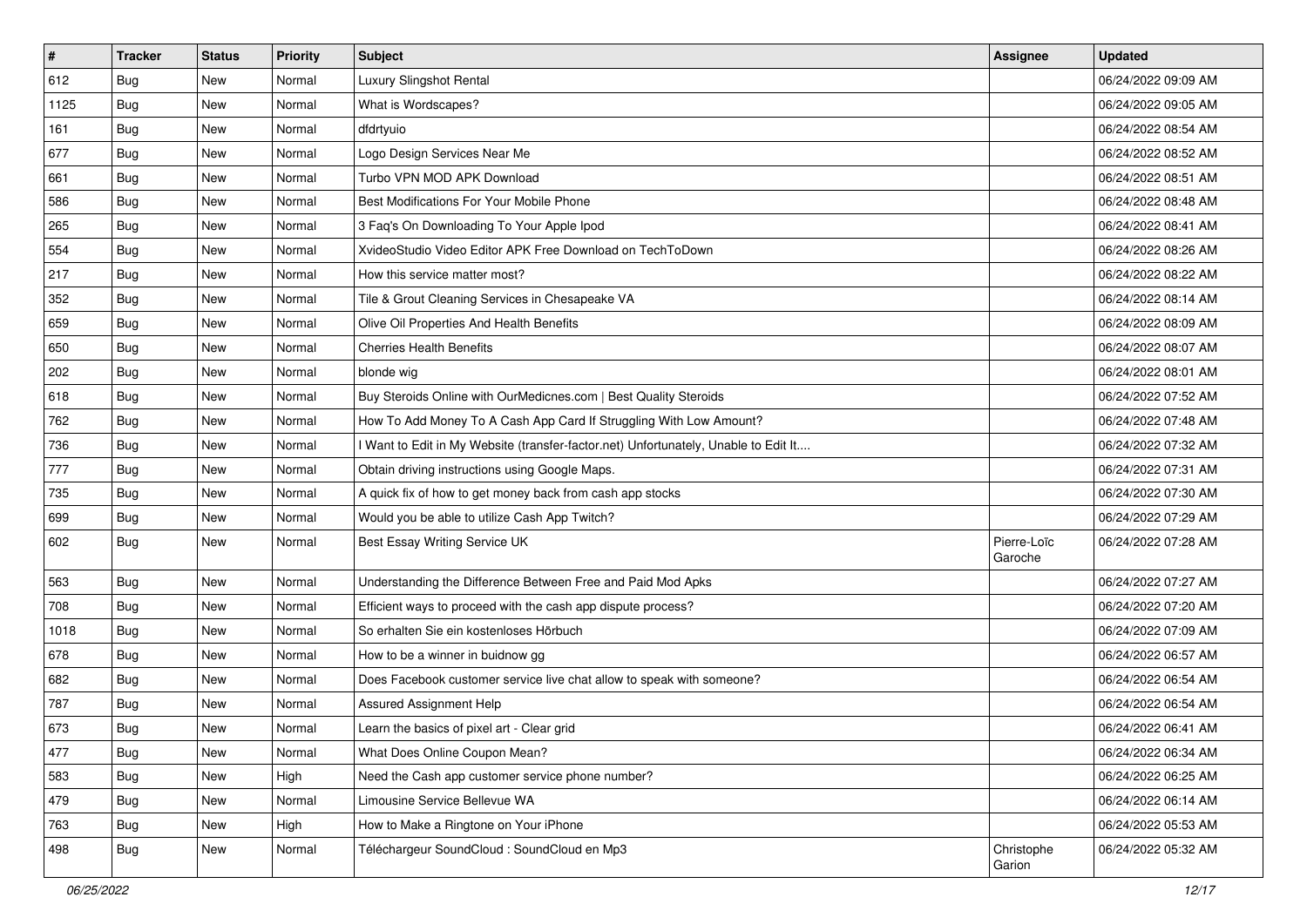| $\pmb{\#}$ | <b>Tracker</b> | <b>Status</b> | <b>Priority</b> | <b>Subject</b>                                                             | <b>Assignee</b>       | <b>Updated</b>      |
|------------|----------------|---------------|-----------------|----------------------------------------------------------------------------|-----------------------|---------------------|
| 536        | <b>Bug</b>     | New           | Normal          | How to check the balance on the cash app card                              | Hamza<br>Bourbouh     | 06/24/2022 05:28 AM |
| 655        | Bug            | New           | Normal          | <b>Eggplant Health Benefits</b>                                            |                       | 06/24/2022 05:17 AM |
| 1124       | Bug            | New           | Normal          | Cookie clicker unblocked                                                   |                       | 06/24/2022 05:14 AM |
| 185        | Bug            | New           | Normal          | Non-Plagiarized Research Writing                                           |                       | 06/24/2022 04:57 AM |
| 710        | Bug            | New           | Normal          | Take Necessary Assistance If You Are Unable Activate Cash App Card         |                       | 06/24/2022 04:49 AM |
| 668        | Bug            | <b>New</b>    | Normal          | Get to know Cash App Refund Process here                                   |                       | 06/24/2022 04:19 AM |
| 688        | <b>Bug</b>     | New           | Normal          | How to use twitch.tv/activate?                                             |                       | 06/24/2022 04:16 AM |
| 615        | Bug            | New           | Normal          | CheapestMedsShop   100% Safe Medicines Online in USA UK & AUS.             |                       | 06/24/2022 04:00 AM |
| 196        | Bug            | New           | Normal          | Homoeobazaar For Homeopathy Medicines                                      |                       | 06/24/2022 03:58 AM |
| 613        | Bug            | New           | Normal          | Buy Aspadol 100mg Tab Online in US, UK, AU   Erospharmacy                  |                       | 06/24/2022 03:56 AM |
| 1123       | Bug            | New           | Normal          | Where To Watch FIFA World Cup 2022                                         |                       | 06/24/2022 03:51 AM |
| 761        | Bug            | New           | Normal          | What is it about basketball that makes it so popular in the United States? | Corentin<br>Lauverjat | 06/24/2022 03:48 AM |
| 695        | Bug            | <b>New</b>    | Normal          | Refer Listas IPTV Apk                                                      |                       | 06/24/2022 03:46 AM |
| 484        | Bug            | New           | Normal          | UK best essay writing service                                              |                       | 06/24/2022 03:41 AM |
| 600        | Bug            | New           | Normal          | Play Store Pro                                                             |                       | 06/24/2022 03:39 AM |
| 134        | Bug            | New           | Normal          | wisegolfers                                                                |                       | 06/24/2022 03:34 AM |
| 225        | <b>Bug</b>     | New           | Normal          | instant personal loan                                                      |                       | 06/24/2022 03:33 AM |
| 450        | Bug            | New           | Normal          | Floor Stripping Quincy MA                                                  |                       | 06/24/2022 03:27 AM |
| 457        | Bug            | New           | Normal          | Carpet Cleaning Medford MA                                                 |                       | 06/24/2022 02:55 AM |
| 222        | <b>Bug</b>     | New           | Normal          | Social Profile links                                                       |                       | 06/24/2022 02:53 AM |
| 184        | Bug            | New           | Normal          | Affordable Business Writing Services                                       |                       | 06/24/2022 02:47 AM |
| 524        | Bug            | New           | Normal          | How Does Google Account Recovery Work If Your Account Is Hacked?           |                       | 06/24/2022 02:25 AM |
| 178        | <b>Bug</b>     | New           | Normal          | transparent lace wigs                                                      |                       | 06/24/2022 02:24 AM |
| 716        | Bug            | New           | Normal          | La celebración de un BabyShower.                                           |                       | 06/24/2022 02:09 AM |
| 564        | Bug            | New           | Normal          | How To Install RepelisPlus On Your Android Phone?                          |                       | 06/24/2022 02:03 AM |
| 579        | Bug            | New           | Normal          | YOUR CV MAKES YOUR FIRST IMPRESSION                                        | Christophe<br>Garion  | 06/24/2022 02:02 AM |
| 609        | Bug            | New           | High            | Online Trusted Medicine Store in US for Health - Genericmedsupply          |                       | 06/24/2022 01:44 AM |
| 233        | <b>Bug</b>     | New           | Normal          | Anauthorsway.com: My User Experience                                       |                       | 06/24/2022 01:43 AM |
| 770        | <b>Bug</b>     | New           | Normal          | Canon IJ Network Tool                                                      |                       | 06/24/2022 01:39 AM |
| 933        | <b>Bug</b>     | New           | Normal          | How Can I Watch Movies on My Mobile Phone                                  |                       | 06/24/2022 12:55 AM |
| 526        | <b>Bug</b>     | New           | Normal          | Soundcloud to mp3 converter - Download Soundcloud songs                    |                       | 06/24/2022 12:51 AM |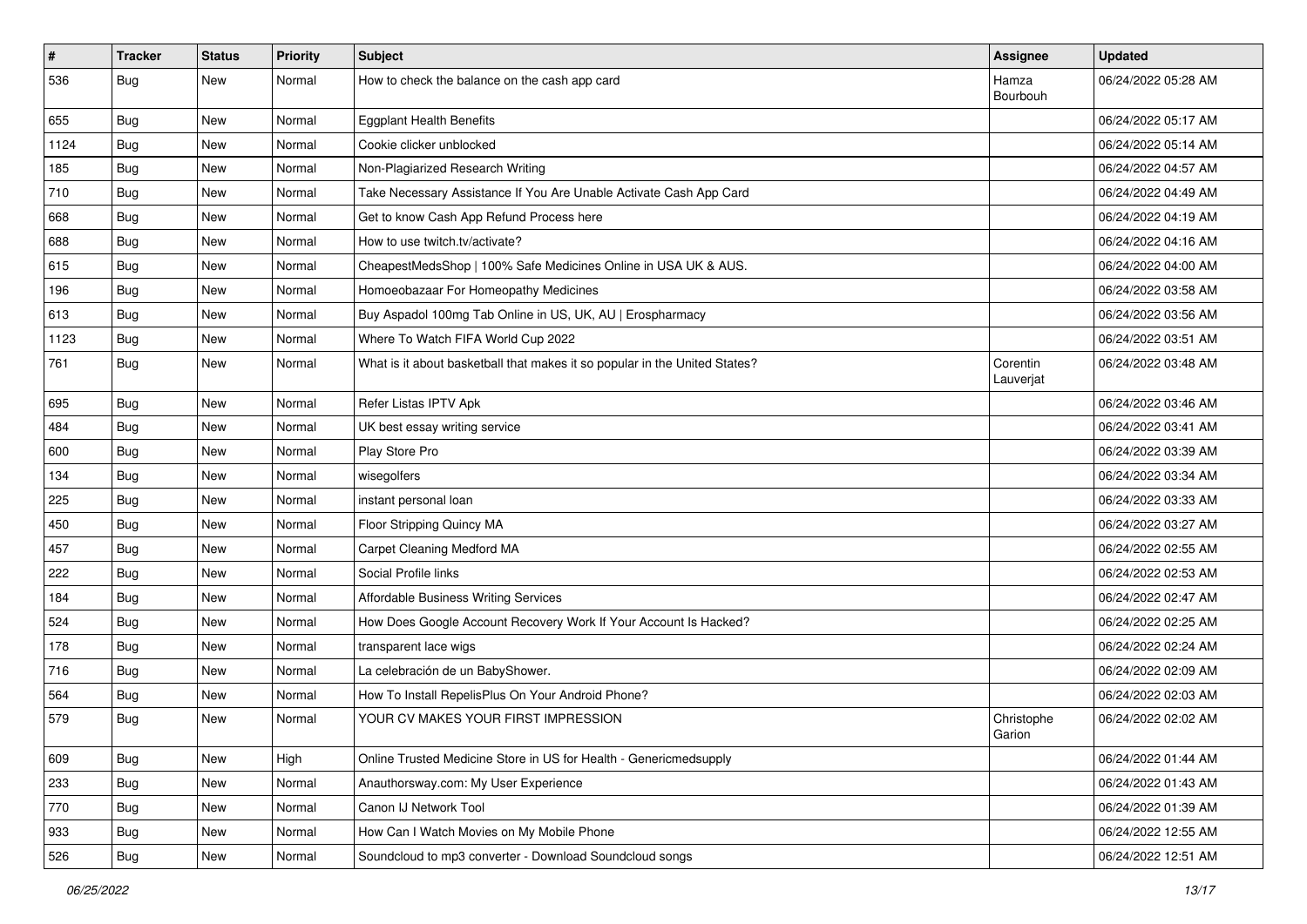| #   | <b>Tracker</b> | <b>Status</b> | Priority | <b>Subject</b>                                                                      | <b>Assignee</b>      | <b>Updated</b>      |
|-----|----------------|---------------|----------|-------------------------------------------------------------------------------------|----------------------|---------------------|
| 804 | <b>Bug</b>     | New           | Normal   | Review                                                                              |                      | 06/24/2022 12:23 AM |
| 709 | Bug            | New           | Normal   | How To Load Cash App Card At Walmart Without Having To Face Any Hassle?             |                      | 06/24/2022 12:18 AM |
| 636 | <b>Bug</b>     | New           | Normal   | What is the most popular furniture color?                                           |                      | 06/24/2022 12:13 AM |
| 590 | <b>Bug</b>     | New           | Normal   | Follow proper initiatives to check my cash app card balance:                        |                      | 06/23/2022 11:47 PM |
| 798 | Bug            | New           | Normal   | Who Is an ETL Engineer                                                              |                      | 06/23/2022 11:38 PM |
| 483 | Bug            | New           | Normal   | UK best essay writing service                                                       |                      | 06/23/2022 11:25 PM |
| 634 | <b>Bug</b>     | New           | Normal   | Buy Vidalista Tablets (Tadalafil) at [\$25 OFF + Free Shipping] Vidalistatablets    |                      | 06/23/2022 11:20 PM |
| 598 | Bug            | <b>New</b>    | Normal   | Universo s / f Download                                                             |                      | 06/23/2022 10:59 PM |
| 145 | Bug            | New           | Normal   | abdulbaissagar                                                                      |                      | 06/23/2022 10:46 PM |
| 653 | Bug            | <b>New</b>    | Normal   | Jujube (Jinjoles): Properties And Health Benefits                                   |                      | 06/23/2022 10:41 PM |
| 528 | Bug            | New           | Normal   | Korean Mag                                                                          |                      | 06/23/2022 10:09 PM |
| 720 | <b>Bug</b>     | New           | Normal   | How does Cash App Phone Number provide a quick treatment?                           |                      | 06/23/2022 09:57 PM |
| 556 | Bug            | New           | Normal   | Play Game Mod Apk With Your Friends                                                 |                      | 06/23/2022 09:56 PM |
| 584 | Bug            | New           | Normal   | Want the cash app customer service number to check balance?                         |                      | 06/23/2022 09:55 PM |
| 722 | <b>Bug</b>     | New           | Normal   | Vergrößern Sie Instagram-Fotos mit instazoom                                        | Christophe<br>Garion | 06/23/2022 09:49 PM |
| 312 | Bug            | <b>New</b>    | Normal   | Stain Protection Services in Virginia Beach VA                                      |                      | 06/23/2022 09:25 PM |
| 703 | Bug            | New           | Normal   | For real-time help, dial Facebook customer service number                           |                      | 06/23/2022 09:24 PM |
| 250 | <b>Bug</b>     | New           | Normal   | Reviews of phone ringtones                                                          |                      | 06/23/2022 09:24 PM |
| 619 | <b>Bug</b>     | New           | Normal   | Online Trusted Medicine Store in US for Health - Genericmedsupply                   |                      | 06/23/2022 09:19 PM |
| 635 | Bug            | New           | Normal   | Buy Steroids Online with OurMedicnes.com   Best Quality Steroids                    |                      | 06/23/2022 09:09 PM |
| 550 | <b>Bug</b>     | New           | Normal   | Nederland FM - beste manieren om naar internationale radio op internet te luisteren |                      | 06/23/2022 08:56 PM |
| 638 | <b>Bug</b>     | <b>New</b>    | Normal   | Run 3 game                                                                          |                      | 06/23/2022 08:09 PM |
| 588 | Bug            | New           | Normal   | YouTube Vanced Apk Manager App - Como instalá-lo                                    |                      | 06/23/2022 07:40 PM |
| 689 | <b>Bug</b>     | New           | Normal   | How to use twitch.tv/activate?                                                      |                      | 06/23/2022 07:30 PM |
| 808 | Bug            | New           | Normal   | Sinnvolle Guten-Morgen-Grüße                                                        |                      | 06/23/2022 07:27 PM |
| 723 | <b>Bug</b>     | New           | High     | The best horror game in 2021                                                        | Christophe<br>Garion | 06/23/2022 07:13 PM |
| 805 | <b>Bug</b>     | New           | Normal   | Ketamine Online Store                                                               | Christophe<br>Garion | 06/23/2022 06:44 PM |
| 259 | Bug            | New           | Normal   | call center services                                                                |                      | 06/23/2022 05:30 PM |
| 538 | <b>Bug</b>     | New           | Normal   | Will cash app refund money if scammed quickly?                                      |                      | 06/23/2022 05:29 PM |
| 656 | <b>Bug</b>     | New           | Normal   | Kiwi Nutrition Facts And Health Benefits                                            |                      | 06/23/2022 05:18 PM |
| 518 | Bug            | New           | Normal   | How To Check The Balance Of Cash App Account By Taking Cash App Support?            |                      | 06/23/2022 05:15 PM |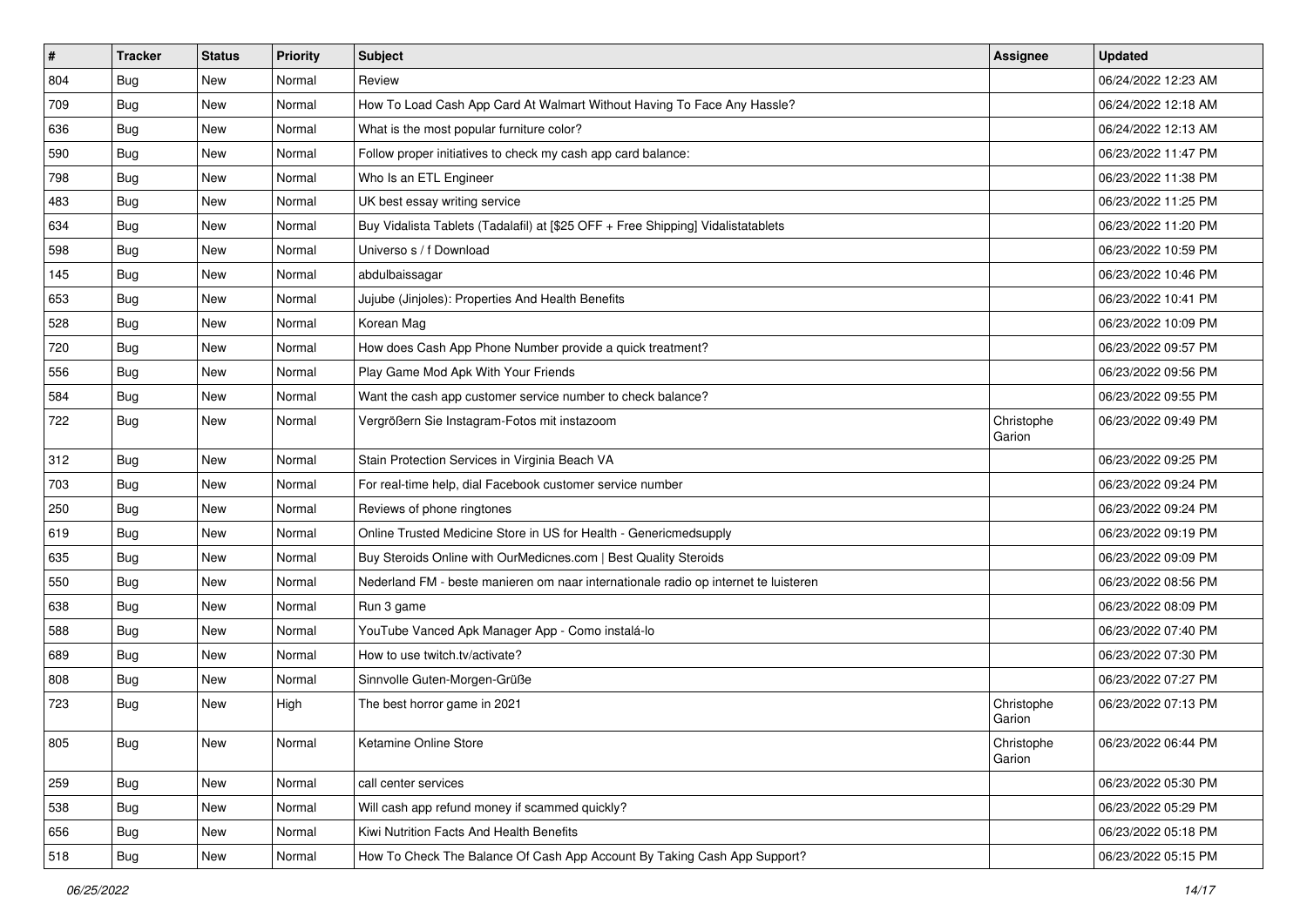| #    | <b>Tracker</b> | <b>Status</b> | <b>Priority</b> | <b>Subject</b>                                                           | Assignee               | <b>Updated</b>      |
|------|----------------|---------------|-----------------|--------------------------------------------------------------------------|------------------------|---------------------|
| 765  | <b>Bug</b>     | New           | Normal          | Follow proper initiatives to check my cash app                           |                        | 06/23/2022 05:14 PM |
| 239  | <b>Bug</b>     | <b>New</b>    | Normal          | Algunas características más de Choices MOD APK                           |                        | 06/23/2022 05:10 PM |
| 641  | Bug            | New           | Normal          | Get Best Economics Dissertation Writing Service                          |                        | 06/23/2022 05:09 PM |
| 672  | <b>Bug</b>     | New           | Normal          | The easiest way to delete ringtones on iPhone                            |                        | 06/23/2022 05:06 PM |
| 138  | <b>Bug</b>     | <b>New</b>    | Normal          | own-sweethome                                                            |                        | 06/23/2022 05:03 PM |
| 711  | Bug            | New           | Normal          | Human Fall Flat Apk Download                                             |                        | 06/23/2022 04:45 PM |
| 474  | Bug            | <b>New</b>    | Normal          | Floor Waxing Arlington MA                                                |                        | 06/23/2022 04:22 PM |
| 1105 | Bug            | New           | High            | What is Mahjong online?                                                  |                        | 06/23/2022 04:02 PM |
| 569  | <b>Bug</b>     | <b>New</b>    | Normal          | What is the incoming and outgoing mail server for Outlook IMAP settings? | Pierre-Loïc<br>Garoche | 06/23/2022 03:43 PM |
| 482  | Bug            | <b>New</b>    | Normal          | <b>Text Window</b>                                                       |                        | 06/23/2022 03:41 PM |
| 167  | Bug            | <b>New</b>    | Normal          | instant loan without documents                                           | Anonymous              | 06/23/2022 03:39 PM |
| 149  | <b>Bug</b>     | <b>New</b>    | Normal          | dftgy                                                                    |                        | 06/23/2022 02:09 PM |
| 114  | <b>Bug</b>     | New           | Normal          | <b>Medical Research Writing Services</b>                                 |                        | 06/23/2022 01:51 PM |
| 651  | <b>Bug</b>     | <b>New</b>    | Normal          | Salmon Health Benefits                                                   |                        | 06/23/2022 01:33 PM |
| 684  | <b>Bug</b>     | New           | Normal          | Difference between paper map and online map                              |                        | 06/23/2022 01:24 PM |
| 780  | <b>Bug</b>     | New           | Normal          | <b>Best Whatsapp Modified APKs</b>                                       | Pierre-Loïc<br>Garoche | 06/23/2022 01:20 PM |
| 317  | <b>Bug</b>     | <b>New</b>    | Normal          | Eco/Green Cleaning Services in Virginia Beach VA                         |                        | 06/23/2022 01:15 PM |
| 822  | Bug            | New           | Normal          | Dowload Your Boyfriend Game                                              |                        | 06/23/2022 01:10 PM |
| 532  | <b>Bug</b>     | <b>New</b>    | Normal          | My Assignment Help                                                       |                        | 06/23/2022 12:53 PM |
| 643  | <b>Bug</b>     | <b>New</b>    | Normal          | Oreo TV Apk Download                                                     |                        | 06/23/2022 12:30 PM |
| 816  | Bug            | <b>New</b>    | Normal          | Play Scribble io fun with everyone                                       |                        | 06/23/2022 10:52 AM |
| 570  | <b>Bug</b>     | New           | Normal          | What is Sutton bank cash app customer service phone number?              | Pierre-Loïc<br>Garoche | 06/23/2022 10:42 AM |
| 576  | <b>Bug</b>     | <b>New</b>    | Normal          | So laden Sie ein Instagram-Bild herunter                                 |                        | 06/23/2022 09:23 AM |
| 534  | <b>Bug</b>     | New           | Normal          | Know how to initiate cash app refund by contacting the technical team    | Pierre-Loïc<br>Garoche | 06/23/2022 08:53 AM |
| 460  | <b>Bug</b>     | <b>New</b>    | Normal          | Floor Cleaning Medford MA                                                |                        | 06/23/2022 08:39 AM |
| 815  | <b>Bug</b>     | New           | Normal          | how do i call cash app customer service                                  | Xavier Thirioux        | 06/23/2022 08:36 AM |
| 471  | Bug            | New           | Normal          | Residential Floor Cleaning Westchester MA                                |                        | 06/23/2022 07:55 AM |
| 469  | Bug            | New           | Normal          | Germs Removal Westchester MA                                             |                        | 06/23/2022 06:11 AM |
| 632  | Bug            | New           | Normal          | CheapestMedsShop   100% Safe Medicines Online in UK & AUS.               |                        | 06/23/2022 05:23 AM |
| 817  | <b>Bug</b>     | New           | Normal          | Pacman 30th Anniversary                                                  |                        | 06/23/2022 04:51 AM |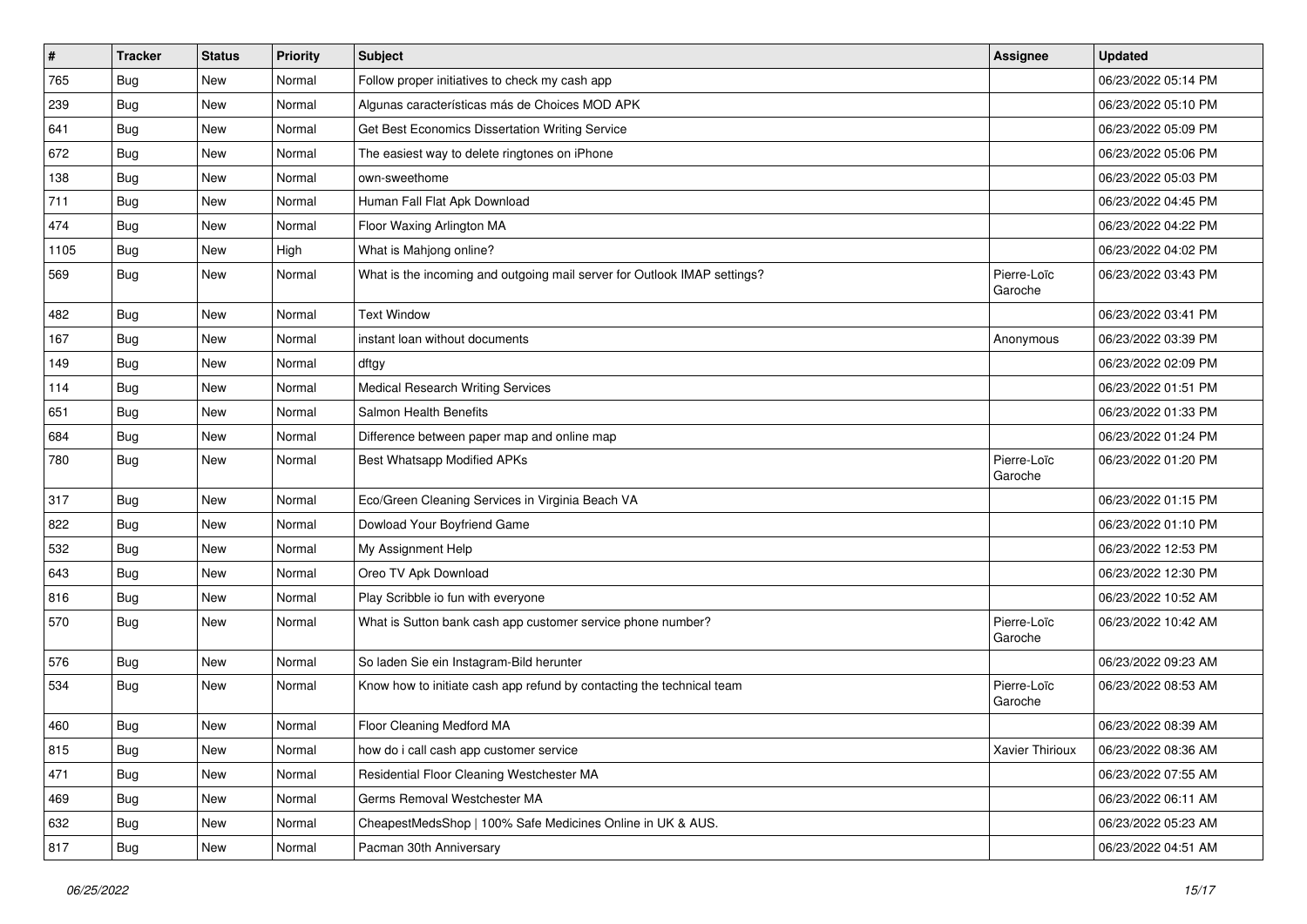| $\vert$ # | <b>Tracker</b> | <b>Status</b> | <b>Priority</b> | Subject                                                                       | <b>Assignee</b>        | <b>Updated</b>      |
|-----------|----------------|---------------|-----------------|-------------------------------------------------------------------------------|------------------------|---------------------|
| 874       | Bug            | New           | Normal          | Cómo descargar Minecraft Apk                                                  |                        | 06/23/2022 04:39 AM |
| 1122      | Bug            | <b>New</b>    | Normal          | Count the number of words on the Microsoft Word application in the phone      |                        | 06/23/2022 04:19 AM |
| 553       | Bug            | New           | Normal          | Cinema HD APK - Free Movie Enjoyment App on Android                           |                        | 06/23/2022 02:21 AM |
| 313       | Bug            | New           | Normal          | Water Extraction Services in Virginia Beach VA                                |                        | 06/23/2022 02:14 AM |
| 766       | <b>Bug</b>     | <b>New</b>    | Normal          | Pobreflix Mod APK Review                                                      |                        | 06/23/2022 01:39 AM |
| 562       | <b>Bug</b>     | New           | Normal          | Learn Basic Mahjong Rules                                                     |                        | 06/23/2022 12:48 AM |
| 620       | Bug            | New           | Normal          | Viagra Meds: Fastest & Quick Delivery On Your Doorstep - USA                  |                        | 06/23/2022 12:03 AM |
| 685       | <b>Bug</b>     | New           | Low             | youtube thumbnail downloader                                                  | Pierre-Loïc<br>Garoche | 06/22/2022 11:55 PM |
| 551       | <b>Bug</b>     | <b>New</b>    | Normal          | Why Do Students Need Online Best Dissertation Writing Services?               |                        | 06/22/2022 05:53 PM |
| 245       | Bug            | New           | Normal          | Write My Essay For Me Cheap                                                   |                        | 06/22/2022 05:30 PM |
| 153       | Bug            | New           | Normal          | urgent loan online                                                            | Christophe<br>Garion   | 06/22/2022 05:11 PM |
| 926       | <b>Bug</b>     | <b>New</b>    | Normal          | tavor 7                                                                       |                        | 06/22/2022 05:08 PM |
| 582       | Bug            | New           | Normal          | Cash App Won't Let Me Send Money If There Is A Low Balance Available          | Pierre-Loïc<br>Garoche | 06/22/2022 03:07 PM |
| 155       | <b>Bug</b>     | <b>New</b>    | Normal          | Cant access my cash app account                                               | Pierre-Loïc<br>Garoche | 06/22/2022 02:15 PM |
| 783       | Bug            | New           | Normal          | How Do I Determine The Reasons And Solutions To Fix Cash App Transfer Failed? |                        | 06/22/2022 02:05 PM |
| 542       | Bug            | New           | Normal          | Web N Logo Design                                                             |                        | 06/22/2022 12:28 PM |
| 686       | Bug            | <b>New</b>    | Normal          | Welcome To The Most Demandable Mahipalpur Escorts Agency                      |                        | 06/22/2022 09:42 AM |
| 1121      | <b>Bug</b>     | New           | Normal          | LustreC do not run                                                            |                        | 06/22/2022 08:43 AM |
| 704       | Bug            | New           | Normal          | Reach support team of Chime Customer Service for instant help                 |                        | 06/22/2022 07:36 AM |
| 400       | <b>Bug</b>     | New           | Normal          | Office Moving Services in Potomac MD                                          |                        | 06/22/2022 07:29 AM |
| 465       | <b>Bug</b>     | New           | Normal          | Carpet Cleaning Westchester MA                                                |                        | 06/22/2022 07:24 AM |
| 796       | Bug            | New           | Normal          | How Does Cash App ++ actually work and What is the process of it              |                        | 06/22/2022 07:03 AM |
| 614       | <b>Bug</b>     | New           | Normal          | Como baixar o MOD APK no celular                                              |                        | 06/22/2022 04:46 AM |
| 262       | Bug            | New           | Normal          | It this true to dealing Wuth                                                  |                        | 06/22/2022 04:07 AM |
| 797       | <b>Bug</b>     | New           | Normal          | Psychedelic                                                                   | Christophe<br>Garion   | 06/22/2022 02:02 AM |
| 715       | Bug            | New           | Normal          | Puppy Playtime Descargar gratis                                               |                        | 06/22/2022 01:40 AM |
| 786       | Bug            | New           | Normal          | Best Assignment Help in Australia & UK                                        |                        | 06/21/2022 09:28 PM |
| 1069      | Bug            | New           | Normal          | how to get cash app support phone number 24*7 available                       |                        | 06/21/2022 08:36 PM |
| 249       | <b>Bug</b>     | New           | Normal          | Steps to Activate Cash App Card in Less then 2 Minutes - Get Information      | Pierre-Loïc<br>Garoche | 06/21/2022 07:52 PM |